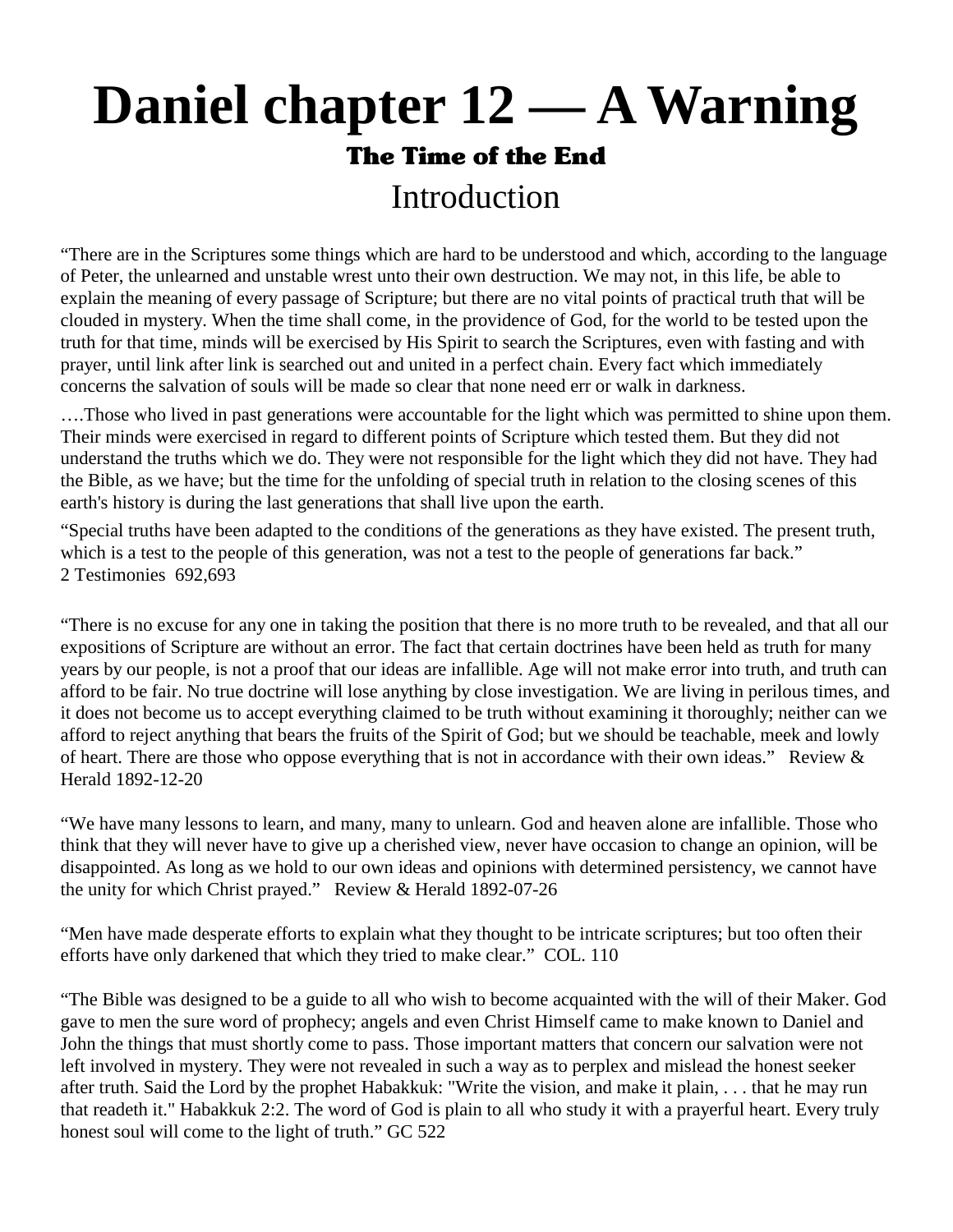Before we get into Daniel 12 let's look at Chapter 11. first since there is some important information there that has not been understood as well.

 11:1 Also I in the first year of Darius the Mede, even I, stood to confirm and to strengthen him.

 11:2 And now will I show thee the truth. Behold, there shall stand up yet three kings in Persia; and the fourth shall be far richer than they all: and by his strength through his riches he shall stir up all against the realm of Grecia.

 11:3 And a mighty king shall stand up, that shall rule with great dominion, and do according to his will.

 11:4 And when he shall stand up, his kingdom shall be broken, and shall be divided toward the four winds of heaven; and not to his posterity, nor according to his dominion which he ruled: for his kingdom shall be plucked up, even for others beside those.

 11:5 And the king of the south shall be strong, and one of his princes; and he shall be strong above him, and have dominion; his dominion shall be a great dominion.

 11:6 And in the end of years they shall join themselves together; for the king's daughter of the south shall come to the king of the north to make an agreement: but she shall not retain the power of the arm; neither shall he stand, nor his arm: but she shall be given up, and they that brought her, and he that begat her, and he that strengthened her in these times.

 11:7 But out of a branch of her roots shall one stand up in his estate, which shall come with an army, and shall enter into the fortress of the king of the north, and shall deal against them, and shall prevail:

 11:8 And shall also carry captives into Egypt their gods, with their princes, and with their precious vessels of silver and of gold; and he shall continue more years than the king of the north.

 11:9 So the king of the south shall come into his kingdom, and shall return into his own land.

 11:10 But his sons shall be stirred up, and shall assemble a multitude of great forces: and one shall certainly come, and overflow, and pass through: then shall he return, and be stirred up, even to his fortress.

 11:11 And the king of the south shall be moved with choler, and shall come forth and fight with him, even with the king of the north: and he shall set forth a great multitude; but the multitude shall be given into his hand.

 11:12 And when he hath taken away the multitude, his heart shall be lifted up; and he shall cast down many ten thousands: but he shall not be strengthened by it.

The first four verses are well understood. This is where the Roman Empire breaks up into four major empires and then into a collection of ten weaker countries/reagons that nobody would be able to reunite.

Before the Roman Empire collapsed emperor Constantine moved the capital of Rome to Constantinople, thus creating two capital cities in the Roman Empire. A Northern capital and a Southern capital.

1. Cambyses II (530-521 B.C.) 2. Simerdis (521 B.C.) 3. Darius I (521-485 B.C.) 4 Xerxes (486-465 B.C.), excelling in wealth and power, launched an elaborat campaign against Greece and lost.

Alexander the Great (336-323 B.C.). Four lesser kingdoms emerged from the rubble of Alexander's empire: Greece, Asia Minor, Syria, and Egypt, a four-part breakup indicated in Daniel 7:6 and 8:8.

Daniel 11 describes world powers that would attack Palestine from the morthern or southern land invasion routes. If not specified, it is from the north.

Greek kingdoms north (N) versus south (S). **5** (S) Egypt – Ptolemy I (305-283 B.C.); (N) Syria – Seleucus I (305-281 B.C.),who once served under Ptolemy as "one of his princes." **6** (S) Ptolemy II (283-246 B.C.) gave his daughter Berenice in a marriage alliance to his rival (N) Antiochus II (261-246 B.C.). Upon Ptolemy's death, Antiochus returned to his ex-wife Laodice (whom he had divorced in order to marry Berenice). Laidice then poisoned Antiochus and had Berenice and her child murdered so that her son Seleucus II could ascend the throne.

**7-9** (S) Prolemy III (246-222 B.C.) Berenice's brother ("branch of her root"), after Berenice's murder, launched a successful campaign against (N) Seleucus II (246-225 B.C.), who fled. Ptolemy took 4,000 talents' worth of silver, 4,000 talents of gold and 2,500 idols from the Syrians back to Egypt. Seleucus II then recovered Syria.

**10-11** (N) Seleucus III (225-223 B.C.) succeeded Seleucus II, raised up an army, and launched a campaign against Attalus I of the Attalid dynasty, selucus III was assassinated after a brief two-year reign. His younger brother, (N) Antiochus III, "Antiochus the Great" (223-187 B.C.), succeeded him. Amassed an army, and marched against (S) Ptolemy IV (221-205 B.C.) of Egypt. He was successful up until his defeat at Raphia in 217 B.C., a loss that nullified his previous gains.

**12** (S) Ptolemy IV, his heart being lifted up after his victory in Palestine, sought to enter the Jewish Temple. The Jews resisted Him, so he had "tens of thousands" put to death.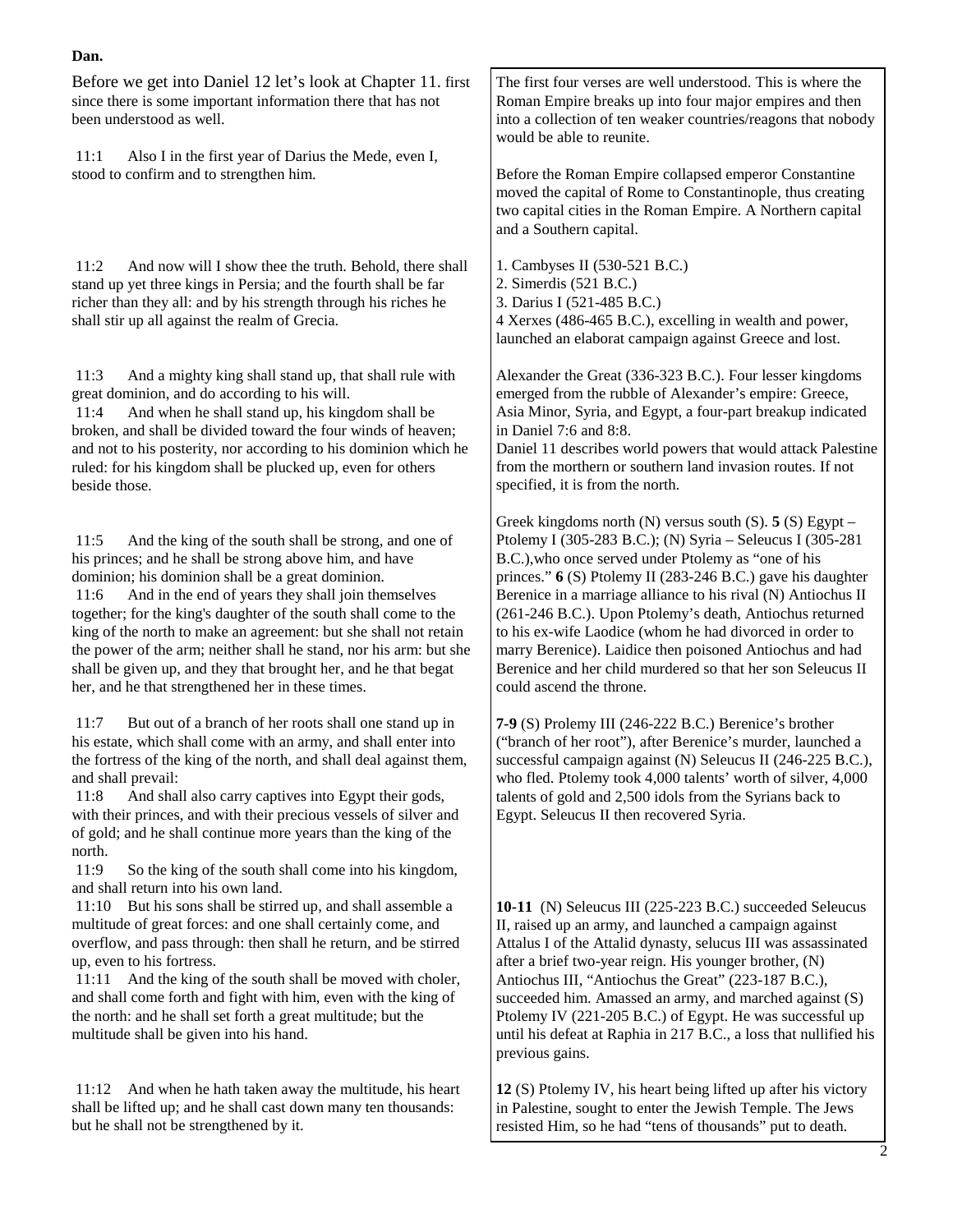11:13 For the king of the north shall return, and shall set forth a multitude greater than the former, and shall certainly come after certain years with a great army and with much riches.

 11:14 And in those times there shall many stand up against the king of the south: also the robbers of thy people shall exalt themselves to establish the vision; but they shall fall.

 11:15 So the king of the north shall come, and cast up a mount, and take the most fenced cities: and the arms of the south shall not withstand, neither his chosen people, neither shall there be any strength to withstand.

 11:16 But he that cometh against him shall do according to his own will, and none shall stand before him: and he shall stand in the glorious land, which by his hand shall be consumed.

 11:17 He shall also set his face to enter with the strength of his whole kingdom, and upright ones with him; thus shall he do: and he shall give him the daughter of women, corrupting her: but she shall not stand on his side, neither be for him.

 11:18 After this shall he turn his face unto the isles, and shall take many: but a prince for his own behalf shall cause the reproach offered by him to cease; without his own reproach he shall cause it to turn upon him.

 11:19 Then he shall turn his face toward the fort of his own land: but he shall stumble and fall, and not be found.

 11:20 Then shall stand up in his estate a raiser of taxes in the glory of the kingdom: but within few days he shall be destroyed, neither in anger, nor in battle.

 11:21 And in his estate shall stand up a vile person, to whom they shall not give the honour of the kingdom: but he shall come in peaceably, and obtain the kingdom by flatteries.

 11:22 And with the arms of a flood shall they be overflown from before him, and shall be broken; yea, also the prince of the covenant.

 11:23 And after the league made with him he shall work deceitfully: for he shall come up, and shall become strong with a small people.

 11:24 He shall enter peaceably even upon the fattest places of the province; and he shall do that which his fathers have not done, nor his fathers' fathers; he shall scatter among them the prey, and spoil, and riches: yea, and he shall forecast his devices against the strong holds, even for a time.

 11:25 And he shall stir up his power and his courage against the king of the south with a great army; and the king of the south shall be stirred up to battle with a very great and mighty army; but he shall not stand: for they shall forecast devices against him.

 11:26 Yea, they that feed of the portion of his meat shall destroy him, and his army shall overflow: and many shall fall down slain.

 11:27 And both these kings' hearts shall be to do mischief, and they shall speak lies at one table; but it shall not prosper: for yet the end shall be at the time appointed.

**13-16** (N) Antiochus III returned to wage war against the (S) Potolemies, and by 198 B.C., nearly 20 years after his defeat at Raphia, Antiochus had succeeded in taking possession of Palestine. The battle of Panium (198 B.C.) marked the end of Ptolemic rule in Palestine.

**17-19** (N) Antiochus III gave his daughter Cleopatra in marriage to (S) Ptolemy V, hoping to use her to conquer Egypt through intrigue. To his dismay, (S) Cleopatra opposed against her father. Antiochus then turned against Asia Minor ("the coastlands") but was turned back or defeated by the Roman commander Lucius Cornelius Scipo in 190 B.C. Antiochus III was killed while trying to plunder a pagan temple near Susa (187 B.C.) just a year fillowing the peace accords with Rome (188 B.C.); thus he stumbled and fell and was found no more. The role of the king of the north switches to Rome at this point.

**20** (N) Augustus Caesar (63 B.C. – A.D. 14) the first Roman emperor, whose taxing or census is recorded in Luke 2:1.

**21** Through divorce, remarriage, and killings, Tiberius became the emperor (A>D. 14-37) but was never popular. During his rule Jesus, the prince of the covenant, is broken/killed. The force of a flood is referenced to the coming distruction of Jeruslem, which Daniel linked to the death of Jesus in Daniel 9:26 as well.

**22** Here we have a clear anchor point. Verse 22 is a reference to the death of Jesus, so verse 22 is referencing A.D. 31 and following.

**23** Rise of the Papacy without their own army.

**24** The pope, a "man of peace," will rule for a limited time. The 1260 days/years of Daniel 7:25; Revelation 12:6, 14. The king of the north now enters its papal phase.

**25-30** Pagan Rome made no such invasion of Egypt/ south after the death of Jesus. So this must be the papal-led Crusades against Islam initiated by Pope Urban II in 1095. Islam now controlled the area to the south of Palestine. The king of the south is now in its Islamic phase.

Nine major crusades and many minor ones. Armies lard and casualties high. High intrigue within the armies. Both sides lied and broke agreements.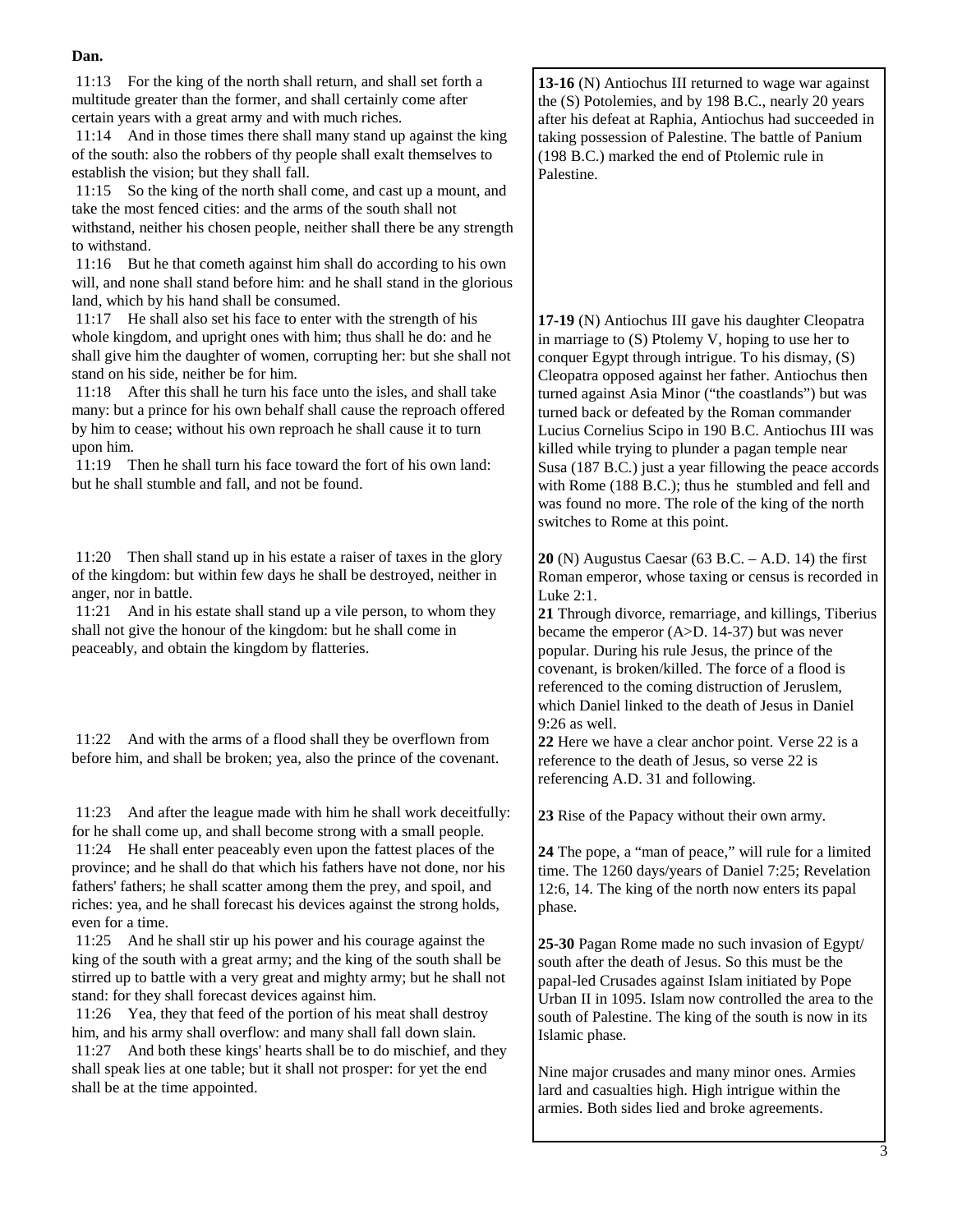11:28 Then shall he return into his land with great riches; and his heart shall be against the holy covenant; and he shall do exploits, and return to his own land.

 11:29 At the time appointed he shall return, and come toward the south; but it shall not be as the former, or as the latter.

 11:30 For the ships of Chittim shall come against him: therefore he shall be grieved, and return, and have indignation against the holy covenant: so shall he do; he shall even return, and have intelligence with them that forsake the holy covenant.

 11:31 And arms shall stand on his part, and they shall pollute the sanctuary of strength, and shall take away the daily sacrifice, and they shall place the abomination that maketh desolate.

 11:32 And such as do wickedly against the covenant shall he corrupt by flatteries: but the people that do know their God shall be strong, and do exploits.

 11:33 And they that understand among the people shall instruct many: yet they shall fall by the sword, and by flame, by captivity, and by spoil, many days. 11:34 Now when they shall fall, they shall be holpen with a little help: but many shall cleave to them with flatteries.

 11:35 And some of them of understanding shall fall, to try them, and to purge, and to make them white, even to the time of the end: because it is yet for a time appointed.

It is the following texts that we are most interested in.

**28** The booty from the crusades led to many relics and artifacts being taken to Western Europe.

**29** "Former"; The first conflict between Islam and Christianity including Islamic and Christianity including Islamic conquest and Crusades (Dan. 11:25-28; cf. Rev. 9, first woe) Current or "appointed time": The second conflict between Islam and Christianity. This time against the Islamic Ottoman Empire during the time of the Reformation (dan. 11:29- 39). Dan. 11:40-45 (cf. Second woe of Rev. 9)

"Latter": The future third and final conflict between Islam and Christianity (Dan. 11:40-45; possibly the third woe of Rev. 11:15-19 and 12:12)

**30** Islamic naval victories in the battles of Preveza in 1538 and Dierba in 1560 led to decades of Islamic naval control until Pope Pius V organized the Holy League, which temporarily stopped Islam in one of the largest Middle Ages naval battles. Pope pius V also reasserted the liturgical Mass, Inquisition, and decrees of the Council of Trent.

**31** Sane themes as Daniel 8:11-13, the religious phase of the little horn.

**32-34** This represents the pre-Reformation and Reformation, with many of the Reformers put to death and burned at the stake. **34** After it became safer to be a

Protestant, many joined from false motives.

**35** This suggests that verses 36-39 will be a summary of the evils of the 1260 year rule of the Papacy and a description of the Counter-Reformation.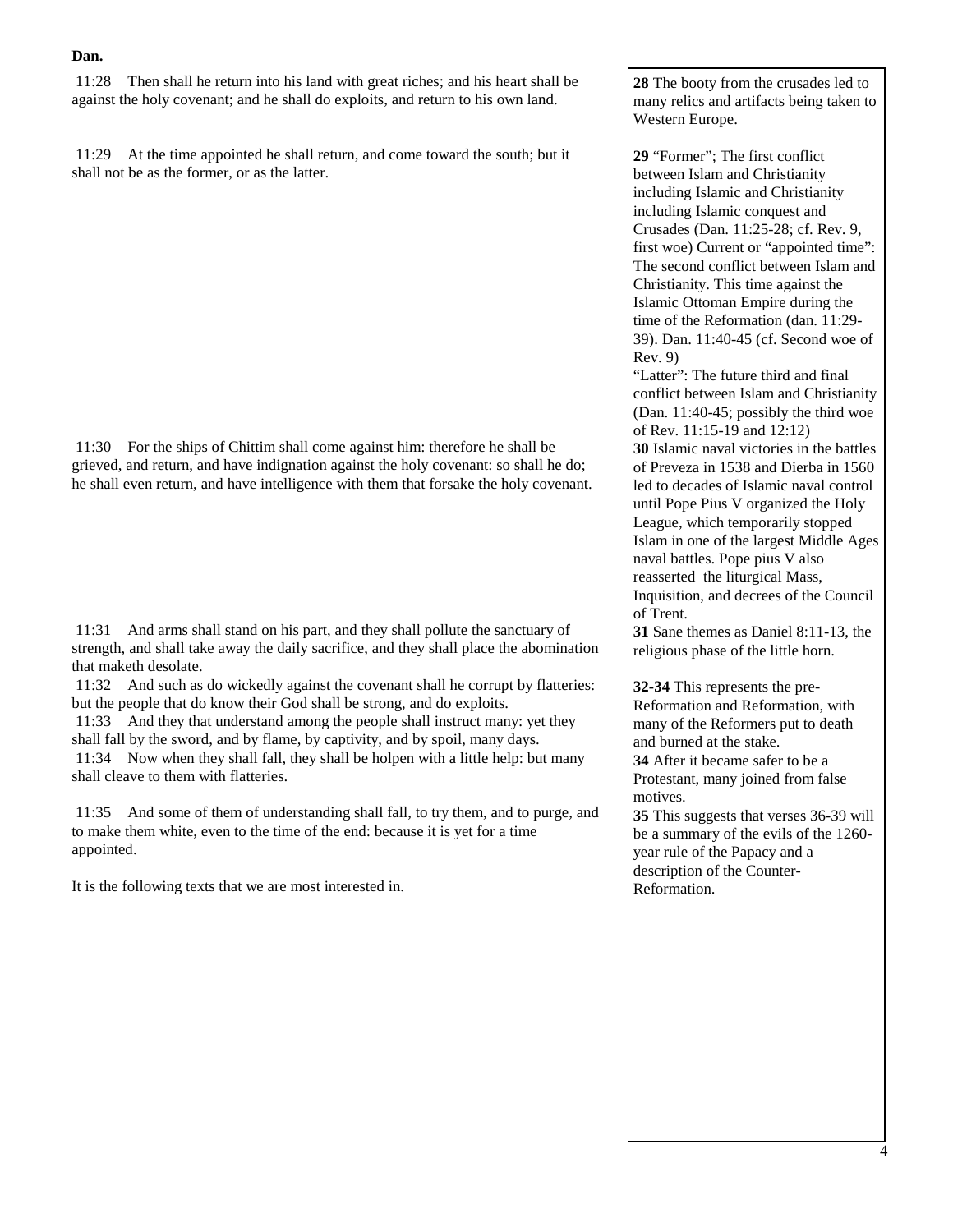11:36 And the king shall do according to his will; and he shall exalt himself, and magnify himself above every god, and shall speak marvellous things against the God of gods, and shall prosper till the indignation be accomplished: for that that is determined shall be done.

11:37 Neither shall he regard the God of his fathers, nor the desire of women, nor regard any god: for he shall magnify himself above all.

11:38 But in his estate shall he honour the God of forces: and a god whom his fathers knew not shall he honour with gold, and silver, and with precious stones, and pleasant things.

11:39 Thus shall he do in the most strong holds with a strange god, whom he shall acknowledge and increase with glory: and he shall cause them to rule over many, and shall divide the land for gain.

11:40 And at the time of the end shall the king of the south push at him: and the king of the north shall come against him like a whirlwind, with chariots, and with horsemen, and with many ships; and he shall enter into the countries, and shall overflow and pass over.

11:41 He shall enter also into the glorious land, and many countries shall be overthrown: but these shall escape out of his hand, even Edom, and Moab, and the chief of the children of Ammon.

11:42 He shall stretch forth his hand also upon the countries: and the land of Egypt shall not escape.

11:43 But he shall have power over the treasures of gold and of silver, and over all the precious things of Egypt: and the Libyans and the Ethiopians shall be at his steps.

11:44 But tidings out of the east and out of the north shall trouble him: therefore he shall go forth with great fury to destroy, and utterly to make away many.

 *Tidings from the east, the preaching of the three angels messages, When Islam is conquered the rest of the world will be intimidated into doing as the Papacy says. Religious freedom will be proclaimed and enforced by the Papacy (so they can preach their gospel) around the world. The doors will then be open for God's true followers to preach the gospel to all the whole world with great power. (Forth Angel). God's people need to be preparing for this right now so they can take full advantage of this opportunity. These tidings from the east will cause the Papacy to become furious against God's people and persecution will begin, the final time of trouble.* 

11:45 And he shall plant the tabernacles of his palace between the seas in the glorious holy mountain; yet he shall come to his end, and none shall help him.

*Verse 45. The Papacy will have a presence (tabernacles of his palace) in Jerusalem. The Pope is even now making arrangements to reign from Jerusalem. The Vatican already has an embassy there. He will then come to his end.*

 "We have no time to lose. Troublous times are before us. The world is stirred with the spirit of war. Soon the scenes of trouble spoken of in the prophecies will take place. **The prophecy in the eleventh of Daniel has nearly reached its complete fulfillment.** Much of the history that has taken place in fulfillment of this prophecy will be repeated. In the thirtieth verse a power is spoken of that "shall be grieved, and return, and have indignation against the holy covenant: so shall he do;

**36–39** describes Papal Rome, Empire #5. Which has taken over from Pagan Rome and is a religio-political power. The King of the North. The Pope is seen here putting himself in the place of God. He makes a strange god, Mary, mother of Jesus, "whom he shall acknowledge and increase with glory". The Counter-Reformation and the stronger blasphemous statements of the authority of the Papacy.

**37** Speaking of celibacy etc. Pope as final authority.

**39** The papal practice of deciding who had the right to rule a country within the Holy Roman Empire.

**40-43** The time of the end begins in the mid-1840s the following is after the healing of the deadly wound of Rev. 13:3. King of the South is Islam, which is also a religio-political power, pushes at the "Christian" world, 'King of the North' and the "Christian" world, which now includes the USA, responds by attacking him with great furry and brings Islam into subjection/ submission to the Papal power.

**44** "Tidings . . . from the east" (The Loud Cry) enrages the Papacy, which becomes serious about enacting a Universal Sunday Law & later the Death Decree Rev. 13:15.

**45** Papacy sets up a presence in Jerusalem. Soon after this the Papacy comes to its end.

When the Papacy sets up a presence in Jerusalem then Jesus stands up and we move into the last events of earth's history. Daniel 12

Matthew 24:14-22 And this gospel of the kingdom shall be preached in all the world for a witness unto all nations; and then shall the end come. When ye therefore shall see the abomination of desolation, spoken of by Daniel the prophet, stand in the holy place, (whoso readeth, let him understand:) Then let them…. flee into the mountains:…. For then shall be great tribulation, such as was not since the beginning of the world to this time, no, nor ever shall be. And except those days should be shortened, there should no flesh be saved: but for the elect's sake those days shall be shortened. *This is referring not only to the distraction of Jerusalem but also an event just before us.* 

5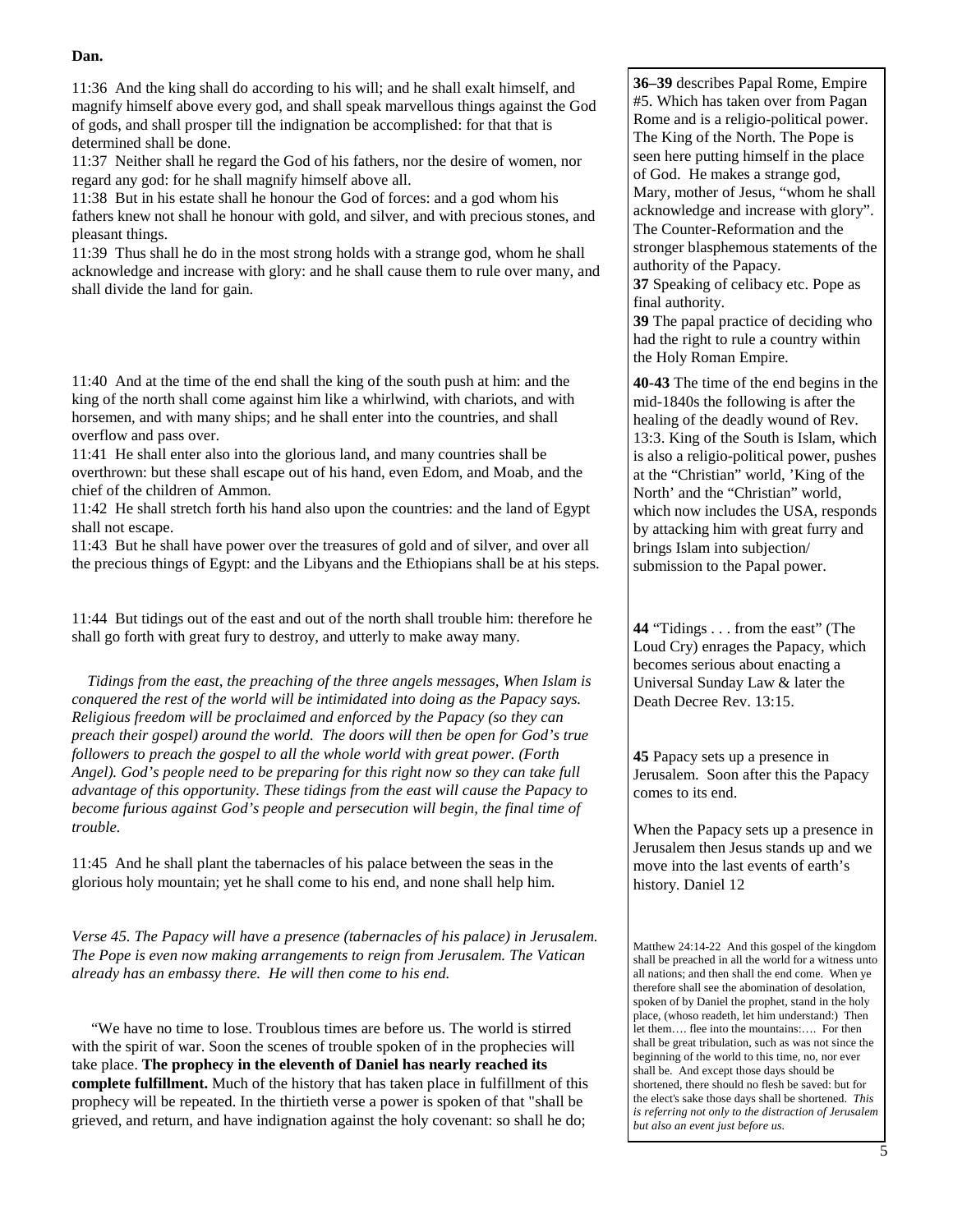he shall even return, and have intelligence with them that forsake the holy covenant." [Verses 31-36, quoted.]

 Scenes similar to those described in these words will take place. We see evidence that Satan is fast obtaining the control of human minds who have not the fear of God before them. Let all read and understand the prophecies of this book, for we are now entering upon the time of trouble spoken of: [Dan. 12:1-4, quoted.] Manuscript Releases Volume Thirteen p. 394 **This quote was written prior to 1910.**

 *The abomination that maketh desolate - Papal Rome. Thought to changed Sabbath to Sunday, caused people to confess to the priest, taught the immortality of the soul, eternal burning in Hell, Mary is redeemer, persecuted and killed God's people etc.* 

 "The world is stirred with the spirit of war. **The prophecy of the eleventh chapter of Daniel has nearly reached its complete fulfillment.** Soon the scenes of trouble spoken of in the prophecies will take place." T9 14 **This quote was written prior to 1910.** 

*God's remnant people need to take full advantage of this information and prepare for what is going to happen in the very near future. I believe that after the king of the North overruns the King of the South he will declare worldwide religious freedom and no one will disagree. The papacy will do this so they can freely spread their teachings around the world. God's remnant people will take full advantage of this by preaching the true Gospel into all the world. I believe that is when the fourth angel will sound.* 

*So, God's people need to be printing books, pamphlets, and other materials and producing audio and video information in large quantities, as well as personally preparing to share the Gospel and helping others in what ever way they can to do the same. This will enable us to take full advantage of the situation when it comes.* 

For more information on this, read the book 'Islam & Christianity in Prophecy' by Tim Roosenberg and watch his Videos which can be found on his website: http://www.islamandchristianity.org/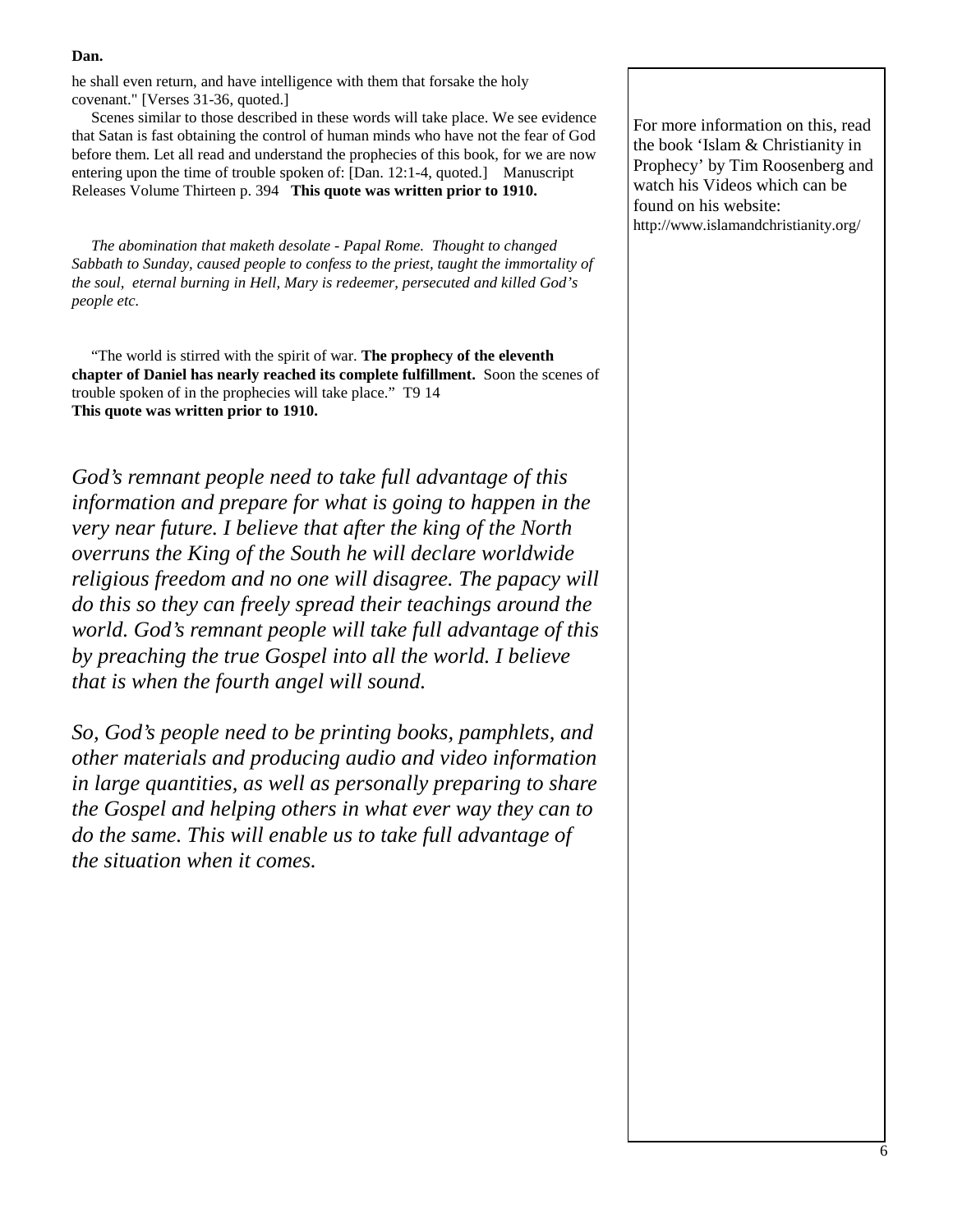## **Daniel chapter 12**

*"Let us read and study the* twelfth *chapter of Daniel. It is a warning we shall all need to understand before the time of the end." Ellen G. White Letter 161, July 30, 1903* 

*Now we move into Daniel chapter 12. This chapter has not been understood generally, and has traditionally been taught as historical. I challenge you to look very carefully for any breaks in thought or flow of time between chapter 11 and 12 as well as within chapter 12 that could be used to indicate that we are no longer going forward in time but have jumped back into the past instead of a continuos progression of events moving forward in time, as Ellen White states.* 

Daniel 12:1 And at that time shall Michael stand up, the great prince which standeth for the children of thy people: and there shall be a time of trouble, such as never was since there was a nation even to that same time: and at that time thy people shall be delivered, every one that shall be found written in the book.

Daniel 12:2 And many of them that sleep in the dust of the earth shall awake, some to everlasting life, and some to shame and everlasting contempt.

Daniel 12:3 And they that be wise shall shine as the brightness of the firmament; and they that turn many to righteousness as the stars for ever and ever.

Daniel 12:4 But thou, O Daniel, shut up the words, and seal the book, even to the time of the end: many shall run to and fro, and knowledge shall be increased.

Daniel 12:5 Then I Daniel looked, and, behold, there stood other two, the one on this side of the bank of the river, and the other on that side of the bank of the river.

Daniel 12:6 And one said to the man clothed in linen, which was upon the waters of the river, How long shall it be to the end of these wonders?

Daniel 12:7 And I heard the man clothed in linen, which was upon the waters of the river, when he held up his right hand and his left hand unto heaven, and sware by him that liveth for ever that it shall be for a time, times, and an half; and when he shall have accomplished to scatter the power of the holy people, all these things shall be finished.

Daniel 12:8 And I heard, but I understood not: then said I, O my Lord, what shall be the end of these things?

Daniel 12:9 And he said, Go thy way, Daniel: for the words are closed up and sealed till the time of the end.

Daniel 12:10 Many shall be purified, and made white, and tried; but the wicked shall do wickedly: and none of the wicked shall understand; but the wise shall understand.

Daniel 12:11 And from the time that the daily (those who **continually** seek God's face, the mighty and the holy people)**\*** shall be taken away, and the abomination that maketh desolate set up, there shall be a thousand two hundred and ninety days.

Daniel 12:12 Blessed is he that waiteth, and cometh to the thousand three hundred and five and thirty days.

Daniel 12:13 But go thou thy way till the end be: for thou shalt rest, and stand in thy lot at the end of the days.

 "**We are close to the time spoken of by Daniel the prophet**: "At that time shall Michael stand up, that great prince that standeth for the children of thy people: and there shall be a time of trouble such as never was since there was a nation, even to that same time: but at that time thy people shall be delivered, every one whose name shall be found written in the book. And many of them that sleep in the dust of the earth shall awake, some to life, and some to shame and everlasting contempt. And they that be wise shall shine as the brightness of the firmament, and they that turn many to righteousness as the stars for ever and ever" [Daniel 12:1-3]. The Lord is about to do a short and effectual work in the earth."Manuscript Releases Volume Five p. 212

 "The Lord has shown me in vision, that Jesus rose up, and shut the door, and entered the Holy of Holies, at the 7th month 1844; but Michael's standing up (Dan. 12:1) to deliver his people, **is in the future**. This, will not take place, until Jesus has finished his priestly office in the Heavenly Sanctuary, and lays off his priestly attire, and puts on his most kingly robes, and crown, to ride forth on the cloudy chariot, to "thresh the heathen in anger," and deliver his people." Word to the "Little Flock", 1847

 "One week ago, last Sabbath, we had a very interesting meeting. Brother Hewit from Dead River was there. He came with a message to the effect that the destruction of the wicked and the sleep of the dead was an abomination within a shut door that a woman Jezebel, a prophetess had brought in and he believed that I was that woman, Jezebel. **We told him of some of his errors in the past, that the 1335 days were ended and numerous errors of his.** It had but little effect. His darkness was felt upon the meeting and it dragged." Manuscript Releases Volume 16 p. 208.3

 *From the first verse of chapter 12 as well as Mrs. White's comments above, we can safely conclude that this chapter is talking about future events. See also:* 5T 212 par 5, GC 613 par 1, HS 156 par 2, AU 1907-03-11, RH 1889-03-26, TM 115, and Spiritual Gifts Volume 4 p. 431 par 1.

\*See study paper on The Daily of Daniel.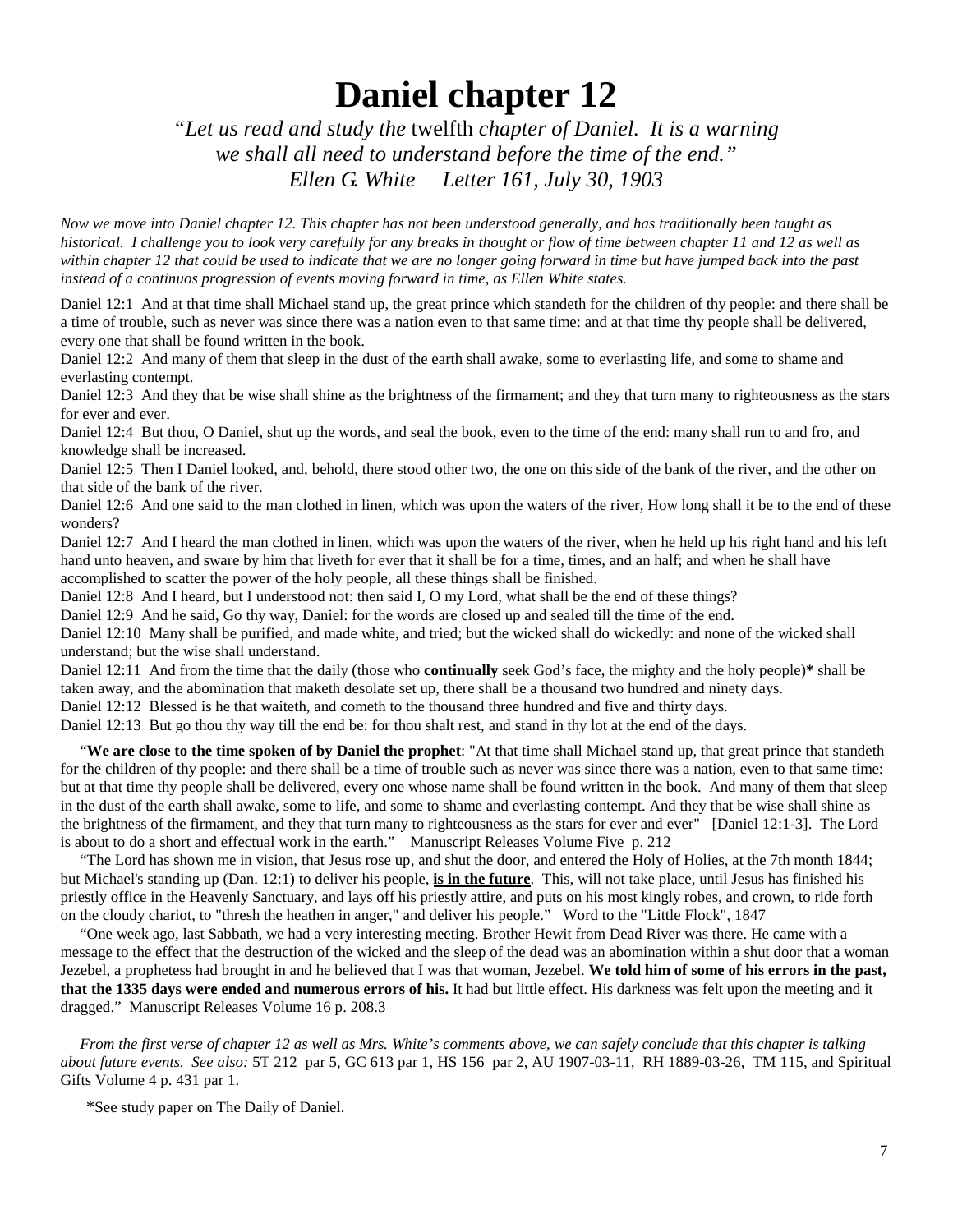## The "Final Fulfillment" Of The 42 Months Of Persecution As Shown To E. G. White

 Why was Mrs. White shown something in vision and then writes: "I was taken off in vision and saw much that I cannot write?" John the Revelator had the same experience. "I was about to write: and I heard a voice from heaven saying unto me, Seal up those things which the seven thunders uttered, and write them not." *Revelation* 10:4.

I submit to you that the things that the above prophets were not allowed to describe, has to do with what Mrs. White called "the final fulfillment" of the 42 literal months of papal persecution, which is part and parcel of the above mentioned 1335 days of Daniel 12:12! *"In the last days Satan will appear as an angel of light* with great power and heavenly glory, and claim to be the Lord of the *whole earth.* He will declare that the Sabbath has been changed from the seventh to the first day of the week; and as lord of the first day of the week he will present this spurious sabbath as a test of loyalty to him. *THEN will take place the FINAL FULFILLMENT of the Revelator's prophecy. 'And they worshiped the dragon* which gave power unto the beast: and they worshiped the beast, saying, Who is like unto the beast? who is able to make war with him? And there was given unto him a mouth speaking great things and blasphemies *and power was given unto him to continue forty and two months.* ' [Revelation 13:4-18 quoted]' " -Ellen G. White, *Manuscript Releases,* Volume 19, page 282 [Manuscript 153, 1902].

Did you notice that the above prophecy is to take place "in the last days"? Was *AD.* 538 -1798 the last days?

Did Satan appear at that time *as an angel of light* with great power and heavenly glory, and claim to be the Lord of the *whole earth?*  Why did she write: "Final fulfillment'? Obviously there was a prior fulfillment of this prophecy based on one day for a year, but the final fulfillment is about to take place now!

Have you realized that the application of the 42 months of papal persecution of Revelation 13:5, from *AD.* 538-1798, CANNOT be the "final fulfillment" of that Scripture, since it takes place after the healing of the wound (Revelation 13:3) which commenced in 1929?

" A significant event occurred in **1929** when the Lateran Treaty restored temporal power to the pope, who was given the rule of Vatican City . . . *Following the healing* he saw 'all that dwell upon the earth,' except a faithful few, worshiping the beast (v. 8; cf. GC 579). **This** *is still future. " -Seventh-day Adventist Bible Commentary,* Vol. 7, page 817.

In other words, it is not until after 1929, after the wound is healed and "all the world wondered after the beast" (Revelation 13:3), that "power was given unto him to continue forty and two months" (Revelation 13 :5).

Why does the woman flee into the wilderness TWICE?

In Revelation 12? *:" And the woman fled* into the wilderness, where she had a place prepared of God, that they should feed her there *a thousand two hundred and threescore days. "* -*Revelation* 12:6.

"And to the woman were given two wings of a great eagle, that she might fly *into the wilderness,* into her place where she is nourished for a *time. and times. and half a time.* from the face of the serpent." *Revelation* 12: 14.

 This 42 month period is mentioned seven times in Scripture [Daniel 7:25; 12:7; Revelation 11 :2; II :3; 12:6; 12:14; 13:5.] Mrs. White applied five of these references as prophetic time (one day for a year), from A.D. 538-1798, but she never applied two of those references.

Is it just happenstance, that in all of her 70 years of ministry, Mrs. White chose to apply Revelation 12:6 three times, yet she did not apply Revelation 12:14 even once? Likewise, Daniel 12:7 was never applied.

"It shall be for a *time. times. and a half:* and when he shall have accomplished to *scatter the power of the holy people* all these things shall be finished." *Daniel 12:7.* 

*"Study Revelation in connection with Daniel or history will be repeated. . . .* **We, with all our religious advantages, ought to know far more today than we do know."** Ellen G. White, *Testimonies to Ministers,* page 116.

Friend, do not be deceived. The "final fulfillment" of the 42 literal months of papal persecution is still future.

 The Sabbath question *WILL BE* the issue in the great conflict in which all the world *WILL ACT* a part. 'And they worshipped the dragon. . . . and they worshipped the beast. . . . *and power was given unto him to continue FORTY AND TWO MONTHS.* . . . And it was given unto him to *make war with the saints. and to overcome them* **'. . . .This** *entire chapter is a revelation of what WILL surely take place* [Rev. 13:11, 15-17 quoted]" Ellen G. White, *Seventh-day Adventist Bible Commentary,* Volume 7, page 979.

"In the Scriptures are presented truths that relate especially to our own time. *To the period just prior* **to** the appearing of the Son of man, the prophecies of Scripture point, *and here their warnings and threatenings pre-eminently apply.* The *prophetic periods of Daniel extending to the very eve of the great consummation* throw a flood of light upon events *'THEN* to transpire. The book of Revelation is also replete with warning and instruction for the *last* generation." Ellen G. White, The *Review and Herald,* September 25, 1883.

How can the "prophetic periods of Daniel" extend to the "very eve of the great consummation," if these periods have already been fulfilled?

"The Bible has accumulated and bound up together its **treasures-for** *this last generation* **"** Ellen G. White, *Selected Messages,*  Volume 3, page 339.

**"F***or His church in every generation* God has a special truth and a special work. . . . As in earlier ages, *the special truths or this time are found not with the ecclesiastical authorities,* but with men and women who are not too learned or too wise to believe the Word of God." Ellen G. White, *Christ's Object Lessons,* pages 78, 79.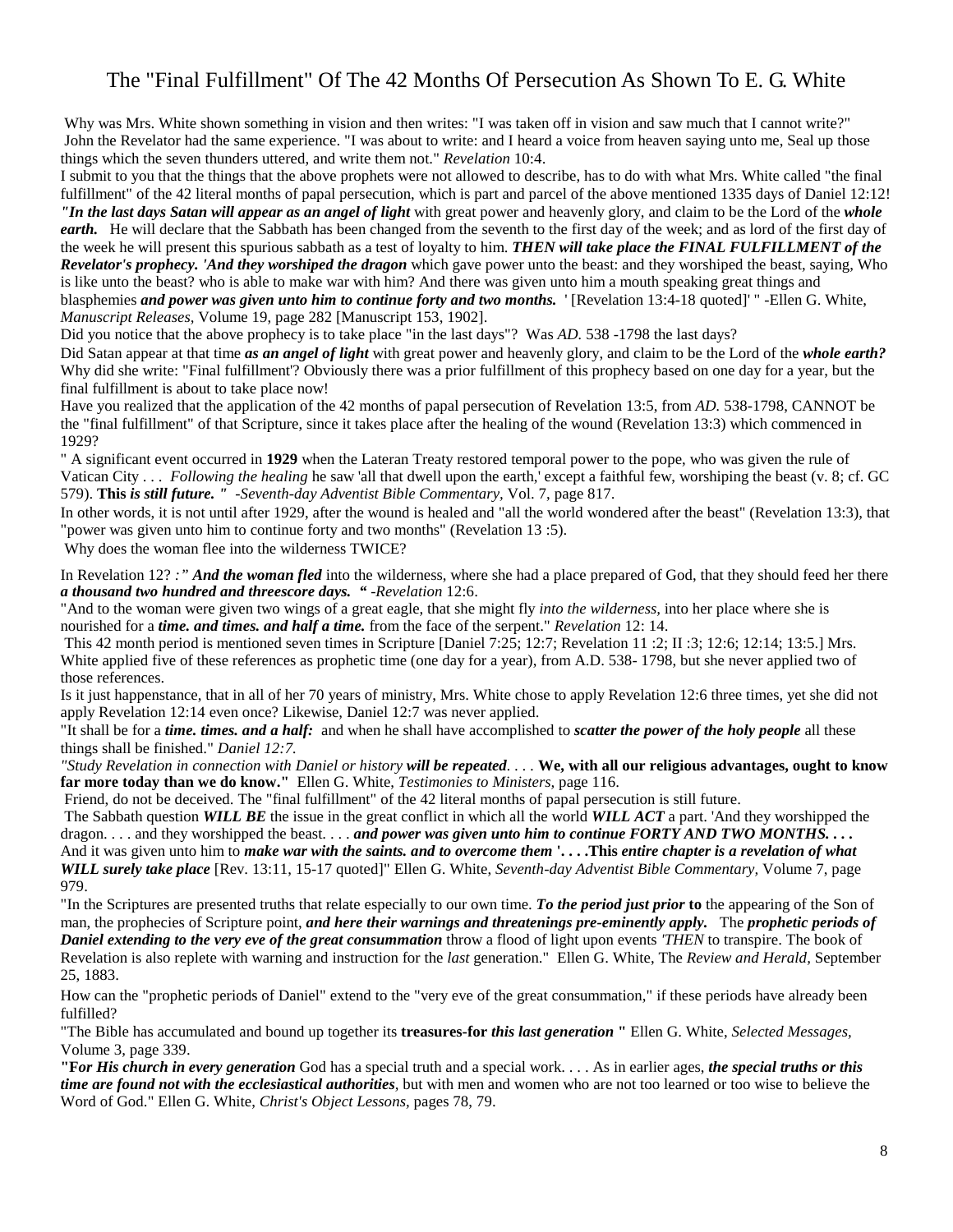#### **Let's now look at each verse one at a time.**

Daniel 12:1 "And at that time shall Michael stand up, the great prince which standeth for the children of thy people: and there shall be a time of trouble, such as never was since there was a nation even to that same time: and at that time thy people shall be delivered, every one that shall be found written in the book."

#### *Here we see Jesus standing up in preparation for his Second Coming. And the final time of trouble, such as never was since there was a nation, is about to begin.*

Daniel 12:2 "And many of them that sleep in the dust of the earth shall awake, some to everlasting life, and some to shame and everlasting contempt."

#### *Here we see a special resurrection take place prior to His Second Coming.*

Revelation 1:7 "Behold, he cometh with clouds; and every eye shall see him, and they also which pierced him: and all kindreds of the earth shall wail because of him. Even so, Amen."

 "And those who pierced the Saviour, those who scourged and crucified him, will also be raised, to behold him whom they mocked and despised coming in the clouds of heaven, attended by the angelic host. Before the priests and rulers will rise the scene in the judgment hall. Every circumstance will appear as if written in letters of fire. Then those who prayed, "His blood be on us, and on our children," will receive the answer to their prayer. Then those who have chosen to war against God will know and understand what they, poor, feeble, finite beings, have been fighting against. In agony and horror they will cry to the mountains and rocks, "Fall on us, and hide us from the face of him that sitteth on the throne, and from the wrath of the Lamb; for the great day of his wrath is come; and who shall be able to stand?" Advent Review and Sabbath Herald 1911-13-13 The Blessed Hope

#### A Message of Warning

 "When Christ comes to gather to Himself those who have been faithful, the last trump will sound, and the whole earth, from the summits of the loftiest mountains to the lowest recesses of the deepest mines will hear. The righteous dead will hear the sound of the last trump, and will come forth from their graves, to be clothed with immortality, and to meet their Lord. And those who pierced the Saviour, those who scourged and crucified Him, will also be raised, to behold Him whom they mocked and despised, coming in the clouds of heaven, attended by the heavenly host, ten thousand times ten thousand and thousands of thousands."

Testimonies Containing Letters to Physicians and Ministers, 1904 SPTB02 p.24 par 2

Daniel 12:3 "And they that be wise shall shine as the brightness of the firmament; and they that turn many to righteousness as the stars for ever and ever."

#### *Let's see how Ellen White describes this event.*

 "Soon we heard the voice of God like many waters, which gave us the day and hour of Jesus' coming. The living saints, 144,000, in number, knew and understood the voice, while the wicked thought it was thunder and an earthquake. When God spake the time, he poured on us the Holy Ghost, and our faces began to light up and shine with the glory of God as Moses' did when he came down from Mount Sinai." 1T 59

Daniel 12:4 "But thou, O Daniel, shut up the words, and seal the book, even to the time of the end: many shall run to and fro, and knowledge shall be increased."

 *Daniel is told to shut up the words that he has been told , and seal them in a book until the time of the end. (NOW!)* 

Daniel 12:5 "Then I Daniel looked, and, behold, there stood other two, the one on this side of the bank of the river, and the other on that side of the bank of the river."

#### *Two angels appeared standing on either side of the river that Daniel was by.*

Daniel 12:6 "And one said to the man clothed in linen, which was upon the waters of the river, How long shall it be to the end of these wonders?"

 *One of the angels asks Jesus Christ (man clothed in linen) "How long will it be to the end of these wonders?"* 

Daniel 12:7 "And I heard the man clothed in linen, which was upon the waters of the river, when he held up his right hand and his left hand unto heaven, and sware by him that liveth for ever that it shall be for **a time, times, and an half**; and when he shall have accomplished to **scatter the power of the holy people**, all these things shall be finished."

 *We are now given a time period. It tells us how long it will take for the power of God's holy people to be scattered, and at the end of this time period all things will be finished — Time, times, and an half or 3½ years or 1260 days. In these texts we do not see*  beasts and images or other symbolic things. We are talking about literal things, so it can be taken that we are talking about literal *time as well. So God's people will be persecuted for 3½ years and then God will announce when Jesus will come and remove them from the power of sin and this sinful world. This prophecy begins at the scattering of God's people, or the beginning of the persecution, the time of trouble, which begins when the Universal Sunday law is enforced. It ends with the death decree (Rev. 13:15). This prophecy also correlates with the prophecy found in Revelation 13:3-9, which is also future.*

[Rev. 13:4-8, 10 quoted.] "This entire chapter is a revelation of what will surely take place" (MS 88, 1897).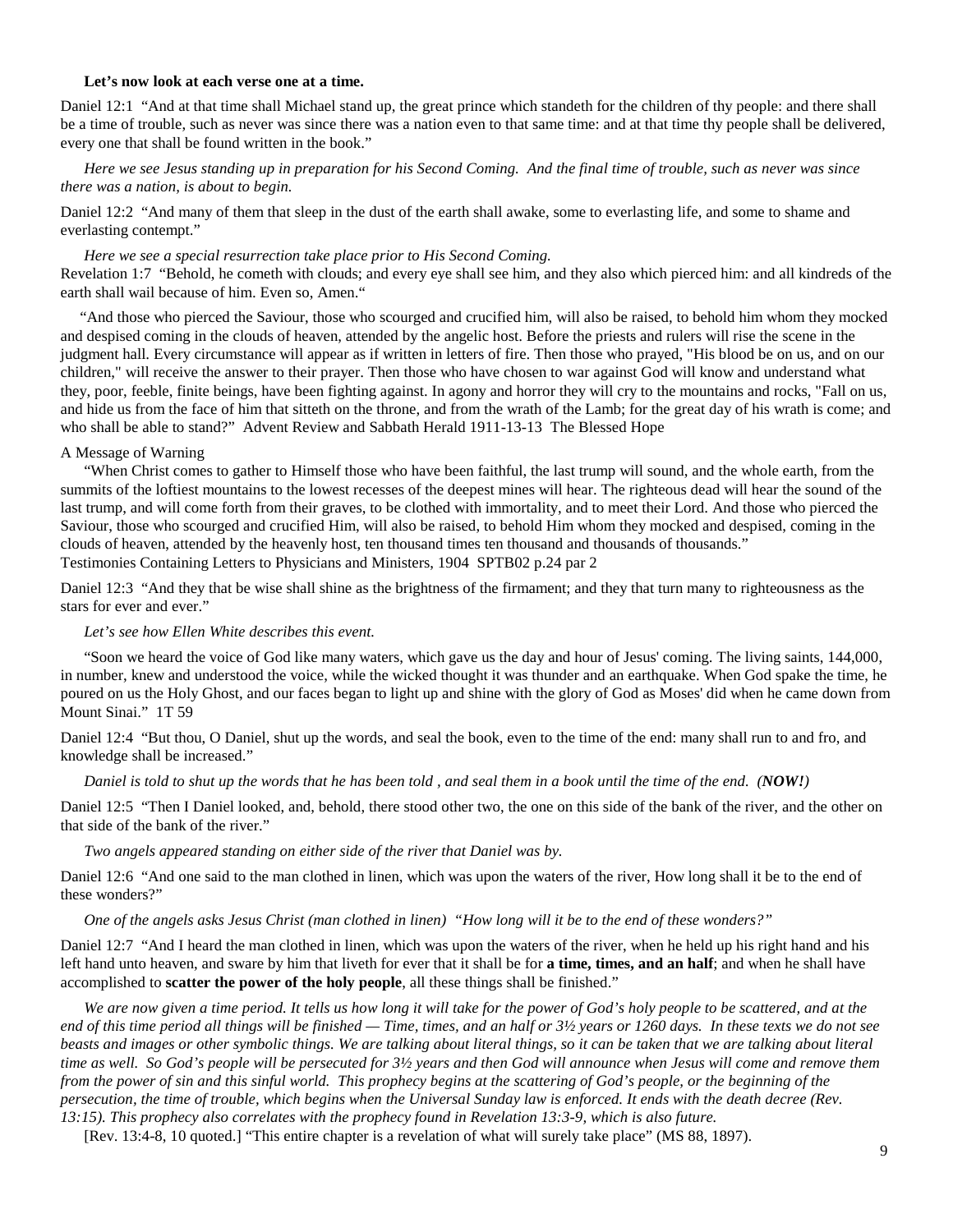Daniel 12:8 "And I heard, but I understood not: then said I, O my Lord, what shall be the end of these things?" Daniel 12:9 "And he said, Go thy way, Daniel: for the words are closed up and sealed till the time of the end."

 *Here we see that Daniel is unable to understand what he is being told. He is being told that there is to be additional time to the time that he was previously told about. He is told not to worry about it, but that the words are to be understood in the time of the end. Now! It is chapter 12 that is being discussed here not the prophecies preceding it. Daniel was always "made" to understand them.* 

Daniel 12:10 "Many shall be purified, and made white, and tried; but the wicked shall do wickedly: and none of the wicked shall understand; but the wise shall understand."

God's true followers will be purified, and made white, through persecution; but the wicked will not change, and they will not *understand what is happening while God's followers will. Spiritual things are spiritually discerned.* 

Daniel 12:11 "And from the time that the daily (those who **continually** seek God's face, the mighty and the holy people) shall be taken away, and the abomination that maketh desolate set up, there shall be a thousand two hundred and ninety days." See Daniel 12:7

 *We now have another time period, 1290 days. Beginning at the taking away of God's people, or the beginning of world wide persecution, the wicked want to get rid of those who will not cooperate with them. This begins when the Universal Sunday law is enforced, and ends after the destruction of Babylon, the abomination that maketh desolate. It begins at the same time as the 1260 days of verse 7.* 

 Revelation 13:15 "And he had power to give life unto the image of the beast, that the image of the beast should both **speak,** and cause that as many as would not worship the image of the beast should be killed."

*Here we have the Beast given power to speak, (beginning of the 1290 days) and then a Death Decree being enacted just before the end of the 1290 days.* 

 Revelation 17:12 "And the ten horns which thou sawest are ten kings, which have received no kingdom as yet; but receive power as kings **one hour** with the beast."

 *The one hour is prophetic time since these verses in Revelation are talking in prophetic symbols, Kings and beasts, representing the powers of the world. All the kingdoms of the earth join together with the beast for 1 hr. (or 15 days) against God's people to utterly destroy them. This is when the death decree is enacted at the end of the 1260 days and God announces the day and hour of Christ's second coming.* 

 *Let's now look at another short time prophecy found in Revelation 18:10, 17-21* 

Revelation 18:10 "Standing afar off for the fear of her torment, saying, Alas, alas that great city Babylon, that mighty city! for in **one hour** is thy judgment come."

 Revelation 18:17-21 "For in **one hour** so great riches is come to nought. And every shipmaster, and all the company in ships, and sailors, and as many as trade by sea, stood afar off, And cried when they saw the smoke of her burning, saying, What city is like unto this great city! And they cast dust on their heads, and cried, weeping and wailing, saying, Alas, alas that great city, wherein were made rich all that had ships in the sea by reason of her costliness! for in **one hour** is she made desolate. Rejoice over her, thou heaven, and ye holy apostles and prophets; for God hath avenged you on her. And a mighty angel took up a stone like a great millstone, and cast it into the sea, saying, Thus with violence shall that great city Babylon be thrown down, and shall be found no more at all."

 *Here we have another hour (15 days) during which time Babylon is destroyed. This destruction takes place right after the death*  decree is to be carried out and after God delivers his people at the midnight hour. (Revelation 16:17 And the seventh angel poured out his vial into the air; and there came a great voice out of the temple of heaven, from the throne, saying, It is done.) *He also announces the day and hour of Christ's coming at the beginning of this time.* 

#### **Deliverance of the Saints**

 "It was at midnight that God chose to deliver His people. As the wicked were mocking around them, suddenly the sun appeared, shining in his strength, and the moon stood still. The wicked looked upon the scene with amazement, while the saints beheld with solemn joy the tokens of their deliverance. Signs and wonders followed in quick succession. Everything seemed turned out of its natural course. The streams ceased to flow. Dark, heavy clouds came up and clashed against each other. But there was one clear place of settled glory, whence came the voice of God like many waters, shaking the heavens and the earth. There was a mighty earthquake. The graves were opened, and those who had died in faith under the third angel's message, keeping the Sabbath, came forth from their dusty beds, glorified, to hear the covenant of peace that God was to make with those who had kept His law.

 The sky opened and shut and was in commotion. The mountains shook like a reed in the wind and cast out ragged rocks all around. The sea boiled like a pot and cast out stones upon the land. And as God spoke the day and the hour of Jesus' coming and delivered the everlasting covenant to His people, . . . " Early Writings 285

 *Adding the 15 days that the kingdoms of the world are united with the beast, to destroy God's people, to the end of the 1260 days brings one to the death decree. This brings us to the voice of God, announcing the day and hour of Christ's second coming. Then if*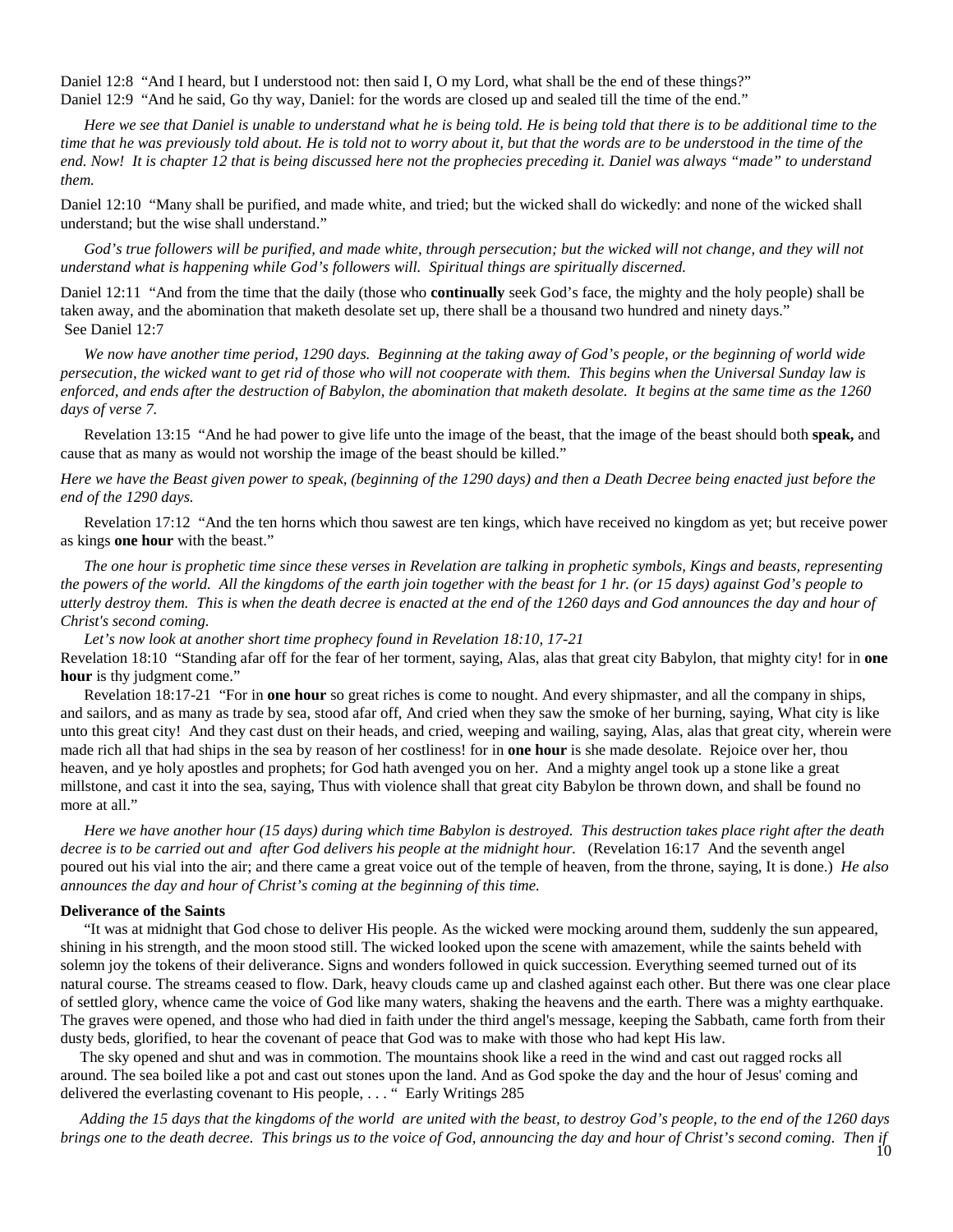*we add on the 15 days in which Babylon is destroyed, we'll see that the total is 1290 days, which also ends with the destruction of Babylon. This brings the 1290 days found in Daniel 12:11 and the 1260 days together. The 1260 and the 1290 days both begin with the same event, and after the 30 days are added to the 1260 days, end with the same event. They begin with a Universal Sunday Law, Rev. 13:5-8, and end with the destruction of Babylon. (Rev. 16:18,19 Rev. 17:12, 18:10.)* 

Rev. 16:18, 19 "And there were voices, and thunders, and lightnings; and there was a great earthquake, such as was not since men were upon the earth, so mighty an earthquake, and so great. And the great city was divided into three parts, and the cities of the nations fell: and great Babylon came in remembrance before God, to give unto her the cup of the wine of the fierceness of his wrath."

Daniel 12:12 "Blessed is he that waiteth, and cometh to the **thousand three hundred and five and thirty days**."

 *We have another time prophecy here of 1335 days. This prophecy ends with a blessing pronounced on those who wait and come to the end of it. When is a blessing pronounced on God's people? At the end of time. The 1335 day time line begins with the United States enforcing a national Sunday law. It ends at the deliverance of God's people and the announcement of the day and hour of Christ's second coming and the pronouncement of a blessing on them.* 

 "It is **at midnight that God manifests His power for the deliverance of His people**. The sun appears, shining in its strength. Signs and wonders follow in quick succession. The wicked look with terror and amazement upon the scene, while the righteous behold with solemn joy the tokens of their deliverance. Everything in nature seems turned out of its course. The streams cease to flow. Dark, heavy clouds come up and clash against each other. In the midst of the angry heavens is one clear space of indescribable glory, whence comes the voice of God like the sound of many waters, saying: "It is done." Revelation 16:17.

 That voice shakes the heavens and the earth. There is a mighty earthquake, "such as was not since men were upon the earth, so mighty an earthquake, and so great." Verses 17, 18. The firmament appears to open and shut. The glory from the throne of God seems flashing through. The mountains shake like a reed in the wind, and ragged rocks are scattered on every side. There is a roar as of a coming tempest. The sea is lashed into fury. There is heard the shriek of a hurricane like the voice of demons upon a mission of destruction. The whole earth heaves and swells like the waves of the sea. Its surface is breaking up. Its very foundations seem to be giving way. Mountain chains are sinking. Inhabited islands disappear. . . .

 "The voice of God is heard from heaven, **declaring the day and hour of Jesus' coming**, and **delivering the everlasting covenant** to His people. Like peals of loudest thunder His words roll through the earth. The Israel of God stand listening, with their eyes fixed upward. Their countenances are lighted up with His glory, and shine as did the face of Moses when he came down from Sinai. The wicked cannot look upon them. And when **the blessing is pronounced** on those who have honored God by keeping His Sabbath holy, there is a mighty shout of victory." GC 636, 640. Also see Early Writings page 285 "Deliverance of the Saints"

 Revelation 19:9 "And he saith unto me, Write, Blessed are they which are called unto the marriage supper of the Lamb. And he saith unto me, These are the true sayings of God."

 James 1:12 "Blessed is the man that endureth temptation: for when he is tried, he shall receive the crown of life, which the Lord hath promised to them that love him."

 Revelation 20:6 "Blessed and holy is he that hath part in the first resurrection: on such the second death hath no power, but they shall be priests of God and of Christ, and shall reign with him a thousand years."

Revelation 22:7 "Behold, I come quickly: blessed is he that keepeth the sayings of the prophecy of this book."

 Revelation 22:14 "Blessed are they that do his commandments, that they may have right to the tree of life, and may enter in through the gates into the city."

 *The blessing is pronounced at the midnight hour, when the death decree is to be carried out, and God delivers his people. This takes place just prior to the 15 day destruction of Babylon, which ends in the middle of the two 15 day prophecies. So, the 1335 days begins with the Lamb-like beast making an image to the beast, the United States of America enacting Sunday laws, and ends with the deliverance of God's people.* 

 Revelation 13:11, 12 And I beheld another beast coming up out of the earth; and he had two horns like a lamb, and he spake as a dragon. And he exerciseth all the power of the first beast before him, and causeth the earth and them which dwell therein to worship the first beast, whose deadly wound was healed.

 *The end of the 1335 days coincides with the ending of the 15 days at which time the death decree is to be carried out and God announces the day and hour of Christ's coming. Following the 1335 days, Babylon is destroyed in 15 days bringing us to the end of the 1290 days and the 1260 days plus 15 days plus 15 days, tying all three time lines of Daniel 12 together. See back page.* 

11  *At the beginning of the 1335 days we have another small time segment. Rev. 8:1 says "*And when he had opened the seventh seal, there was silence in heaven about the space of half an hour." *The seventh seal is the last seal to be opened. It is the beginning of the final events of earth's history. The next events to take place are the sounding of the trumpets of warning to the earth that the*  end is here. The trumpets sound after the Sunday laws are enforced. In Rev. 8.5, 6 we are told: "And the angel took the censer, and filled it with fire of the altar, and cast it into the earth: and there were voices, and thunderings, and lightnings, and an earthquake. And the seven angels which had the seven trumpets prepared themselves to sound." *I believe that the space of about half an hour*  (about 7  $\frac{1}{2}$  days) is the time that God gives His people who are still in the cities to flee them. See Matthew 24:14-22 Then the angel will cast down the censer to the earth and thunderings, and lightnings, and a earthquake will take place and the seven angels will *prepare to sound their trumpets, the seven first plagues which proceed the seven last plagues. If you look at what the trumpets affect and what the plagues affect, you will find that all but the first affects the same things. The trumpets affect only 1/3 of the earth*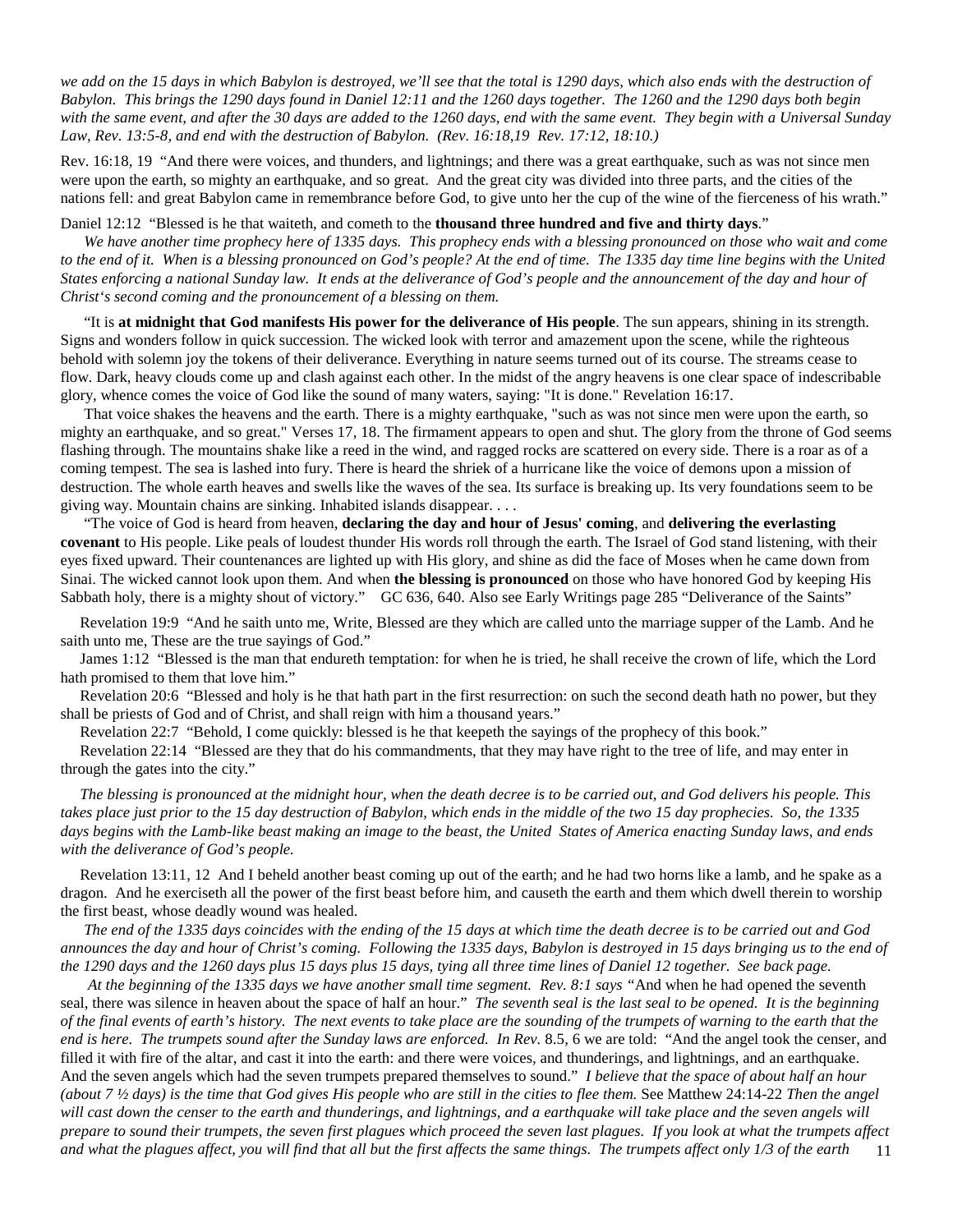#### *while the plagues affect the whole earth.*

*Let's see what Ellen G. White says about the trumpets and the vials:* 

#### **The Last Great Struggle**

 "The battle of Armageddon will be fought. And that day must find none of us sleeping. Wide awake we must be, as wise virgins having oil in our vessels with our lamps. The power of the Holy Ghost must be upon us and the Captain of the Lord's host will stand at the head of the angels of heaven to direct the battle. Solemn events before us **are yet to transpire**. **Trumpet after trumpet is to be sounded; vial after vial poured out one after another upon the inhabitants of the earth**. Scenes of stupendous interest are right upon us and these things will be sure indications of the presence of Him who has directed in every aggressive movement, who has accompanied the march of His cause through all the ages, and who has graciously pledged Himself to be with His people in all their conflicts to the end of the world. He will vindicate His truth. He will cause it to triumph. He is ready to supply His faithful ones with motives and power of purpose, inspiring them with hope and courage and valor in increased activity as the time is at hand." Selected Messages Book 3 page 462.

*Revelation 15:6-8 & 16:1 Here we're told what the vials are.* "And the seven angels came out of the temple, having the seven plagues, clothed in pure and white linen, and having their breasts girded with golden girdles. And one of the four beasts gave unto the seven angels seven golden vials full of the wrath of God, who liveth for ever and ever. And the temple was filled with smoke from the glory of God, and from his power; and no man was able to enter into the temple, till the seven plagues of the seven angels were fulfilled. And I heard a great voice out of the temple saying to the seven angels, Go your ways, and pour out the vials of the wrath of God upon the earth." *The vials contain the seven last plagues.* 

#### **Time not to be a test**

 ". . . . The great test on time was in 1843 and 1844; and all who have set time since then have been deceiving themselves and deceiving others." 1T 73

"Time has not been a test since 1844, and it will never again be a test." Early Writings 74

"The Lord showed me that time had not been a test since 1844, and that time will never again be a test."  $R \& H$  1850-11-01

 *It is obvious from these statements that time will never be a test of faith again. So, end-time prophecies that deal with time must have another reason for their existence. If the time-lines found in Daniel 12 are not to be used as a test of any kind, then what would they be fore? I believe that God gave them to His people not as a test, but to give them hope. Shortly after these time-lines go into effect, probation will close for God's people, and then for everyone else. Since probation will be closed before the conclusion of these time prophecies, they can't be used to prove anything, or used as a test of faith. No one will be brought to Christ because of them. There is no reward or merit in following these time lines. They are given to us, not for time-setting, but to strengthen our faith, but in answer to Daniel's question, "How long shall it be to the end of these wonders?" (the final time of trouble/persecution) Daniel. 12:6. God gave us His law and the test that is just ahead of us is based on obedience to the fourth commandment. He will save those who obey His law above man's law (Sunday worship).* 

 *How can the time lines of Daniel 12 give God's people hope? If you know how long something uncomfortable is going to last, doesn't that give you the strength, hope and resolve to carry you through that time? It sure would for me. This, I believe, is the reason God gave us these time-lines. The first time of persecution was 1260 years. But the end-time persecution will be cut short in comparison, only 1260 days. This, in itself, offers hope.* 

 *Ellen G White also says that "*Prophetic time closed in 1844." Early Writings p.243, Spiritual Gifts. Volume 1 p.148. *In other words prophecies that refer to time after 1844, as found in Daniel 12, that cover time after 1844 are to be reckoned as literal time not prophetic time, a day for a day instead of a day for a year as reckoned with prophetic time.* 

 "The Lord has shown me that the message of the third angel must go, and be proclaimed to the scattered children of the Lord, but it must not be hung on time. I saw that some were getting a false excitement, arising from preaching time; but the third angel's message is stronger than time can be. I saw that this message can stand on its own foundation and needs not time to strengthen it; and that it will go in mighty power, and do its work, **and will be cut short in righteousness**." Early Writings 75

 *I believe that this is another clue as to the fact that the 1260 days of Daniel 12 is a literal time period of 1260 days. It relates to the 1260 years of persecution during the dark ages. The first time period was long, the second will be short. Daniel 12:12 also lets us know that the time period (1335 days) will take place in the lifetime of those who come to it, experience it and are blessed at its end. "*Blessed is he that waiteth, and cometh to the thousand three hundred and five and thirty days." *God has given His followers a great hope as they come to the end-time events . He has not left them in darkness as to what He is going to do. He has told them how long the coming persecution will last, just as He revealed how long the first one would last. Those who live through this time can take hope because they will know when it will end and they will get their reward for remaining faithful and waiting and watching for their Lord to come. God doesn't keep anything secret from his followers, but he reveals it through his prophets.* 

*" . . .* **none of the wicked shall understand; but the wise shall understand."** Daniel 12:10 "There are men among us who profess to understand the truth for these last days, but who will not calmly investigate advanced truth. They are determined to make no advance beyond the stakes which they have set, and will not listen to those who, they say, do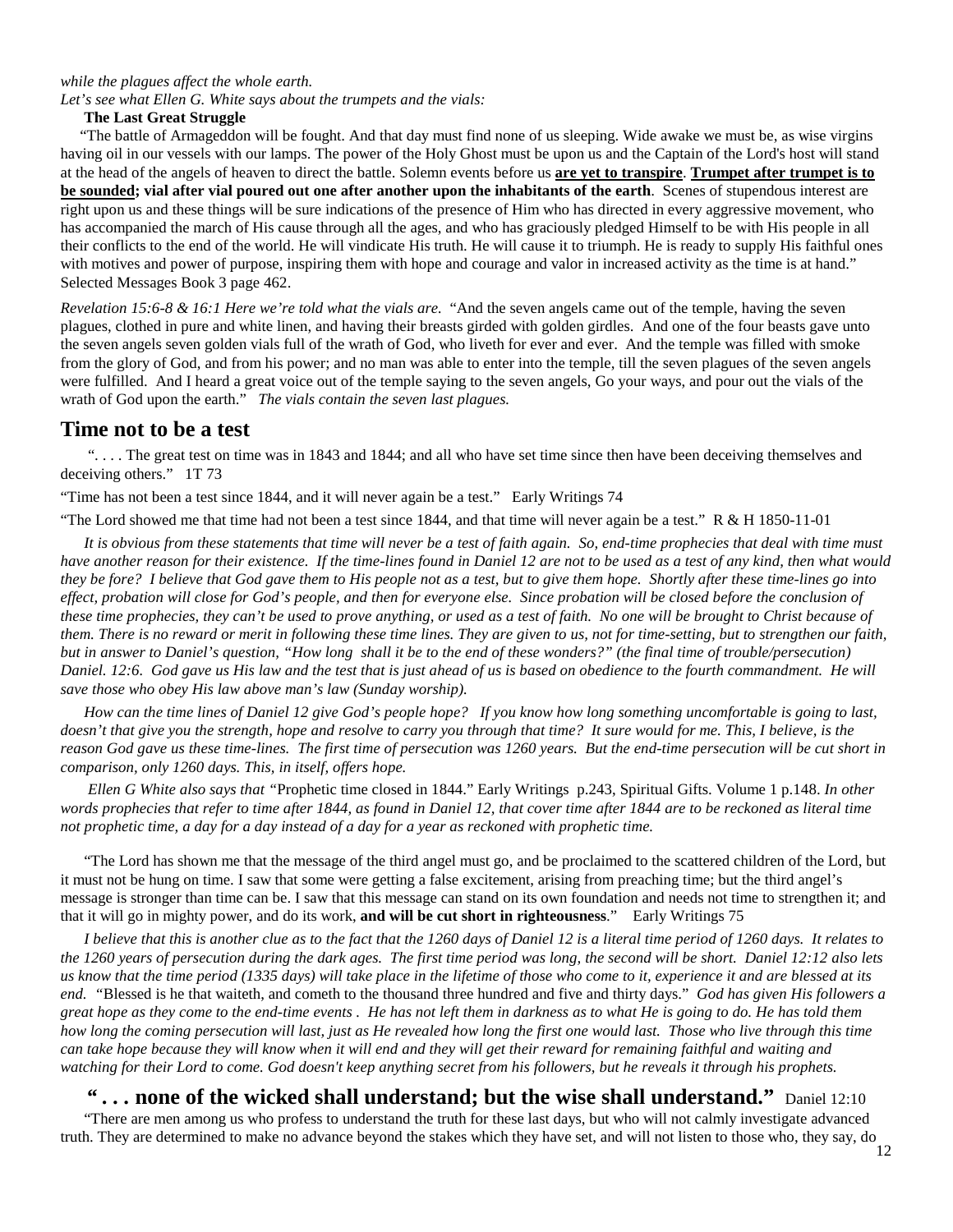not stand by the old landmarks. They are so self-sufficient that they cannot be reasoned with. They consider it a virtue to be at variance with their brethren, and close the door, that light shall not find an entrance to the people of God. It will require heavenly wisdom to know how to deal with such cases. Light will come to God's people, and those who have sought to close the door will either repent or be removed out of the way. The time has come when a new impetus must be given to the work. There are terrible scenes before us, and Satan is seeking to keep from our knowledge the very things that God would have us know. God has messengers and messages for his people. If ideas are presented that differ in some points from our former doctrines, we must not condemn them without diligent search of the Bible to see if they are true. We must fast and pray and search the Scriptures as did the noble Bereans, to see if these things are so. We must accept every ray of light that comes to us. Through earnest prayer and diligent study of God's word, dark things will be made plain to the understanding." Signs of the Times, 1890-05-26.

 "I have been shown that many who profess to have a knowledge of present truth know not what they believe. They do not understand the evidences of their faith. They have no just appreciation of the work for the present time. When the time of trial shall come, there are men now preaching to others who will find, upon examining the positions they hold, that there are many things for which they can give no satisfactory reason. Until thus tested they knew not their great ignorance. And there are many in the church who take it for granted that they understand what they believe; but, until controversy arises, they do not know their own weakness. When separated from those of like faith and compelled to stand singly and alone to explain their belief, they will be surprised to see how confused are their ideas of what they had accepted as truth. Certain it is that there has been among us a departure from the living God and a turning to men, putting human in place of divine wisdom.

 God will arouse His people; if other means fail, heresies will come in among them, which will sift them, separating the chaff from the wheat. The Lord calls upon all who believe His word to awake out of sleep. Precious light has come, appropriate for this time. It is Bible truth, showing the perils that are right upon us. This light should lead us to a diligent study of the Scriptures and a most critical examination of the positions which we hold. God would have all the bearings and positions of truth thoroughly and perseveringly searched, with prayer and fasting. Believers are not to rest in suppositions and ill-defined ideas of what constitutes truth. Their faith must be firmly founded upon the word of God so that when the testing time shall come and they are brought before councils to answer for their faith they may be able to give a reason for the hope that is in them, with meekness and fear." 5T 707

 "God was, in the beginning, dishonored by the holy pair in Eden, because they held the word of Satan above the word of God. This is the difficulty with the people today. If they would take God's word just as it reads, and have reverence for it, and receive the sacred oracles of God as his voice, there would be a growing regard for the law of Jehovah." RH.1888-12-18

 "The Bible, just as it reads, is to be our guide. Nothing is so calculated to enlarge the mind and strengthen the intellect as the study of the Bible. No other study will so elevate the soul and give vigor to the faculties as the study of the living oracles. The minds of thousands of ministers of the gospel are dwarfed because they are permitted to dwell upon commonplace things, and are not exercised in searching for the hidden treasure of the word of God. As the mind is brought to the study of God's word, the understanding will enlarge, and the higher powers will develop for the comprehension of high and ennobling truth." RH. 1897-09-28

We have been told that Daniel 12 is a warning that we need to understand before the time of the end. We know that the time of *trouble such as never was since there was a nation is just ahead of us and I believe that Ellen White was trying to make us aware of the fact that Daniel 12 deals with this time. She has never referred to these verses as dealing with past events, only future events. They are a warning as to what is just ahead of us, and taken as such should give us hope and strengthen our faith to go through what is coming.* 

 "The Sabbath question is to be the issue in the great final conflict in which all the world will act a part.--6T 352 (1900). Foreign nations will follow the example of the United States. Though she leads out, yet the same crisis will come upon our people in all parts of the world.--6T 395 (1900). The substitution of the false for the true is the last act in the drama. When this substitution becomes universal God will reveal Himself. When the laws of men are exalted above the laws of God, when the powers of this earth try to force men to keep the first day of the week, know that the time has come for God to work.--7BC 980 (1901). The substitution of the laws of men for the law of God, the exaltation, by merely human authority, of Sunday in place of the Bible Sabbath, is the last act in the drama. **When this substitution becomes universal God will reveal Himself. He will arise in His majesty to shake terribly the earth."** --7T 141 (1902). {LDE 135} "He will come out of His place to punish the inhabitants of the world for their iniquity. The earth shall disclose her blood, and shall no more cover her slain." --RH, April 23, 1901

 *This takes place at the beginning of the 1260 and 1290 day prophecy of Daniel 12. These two time periods begin with the same event, Universal Sunday Law. It is at this time that Michael stands up and the events of Revelation 8 begin.*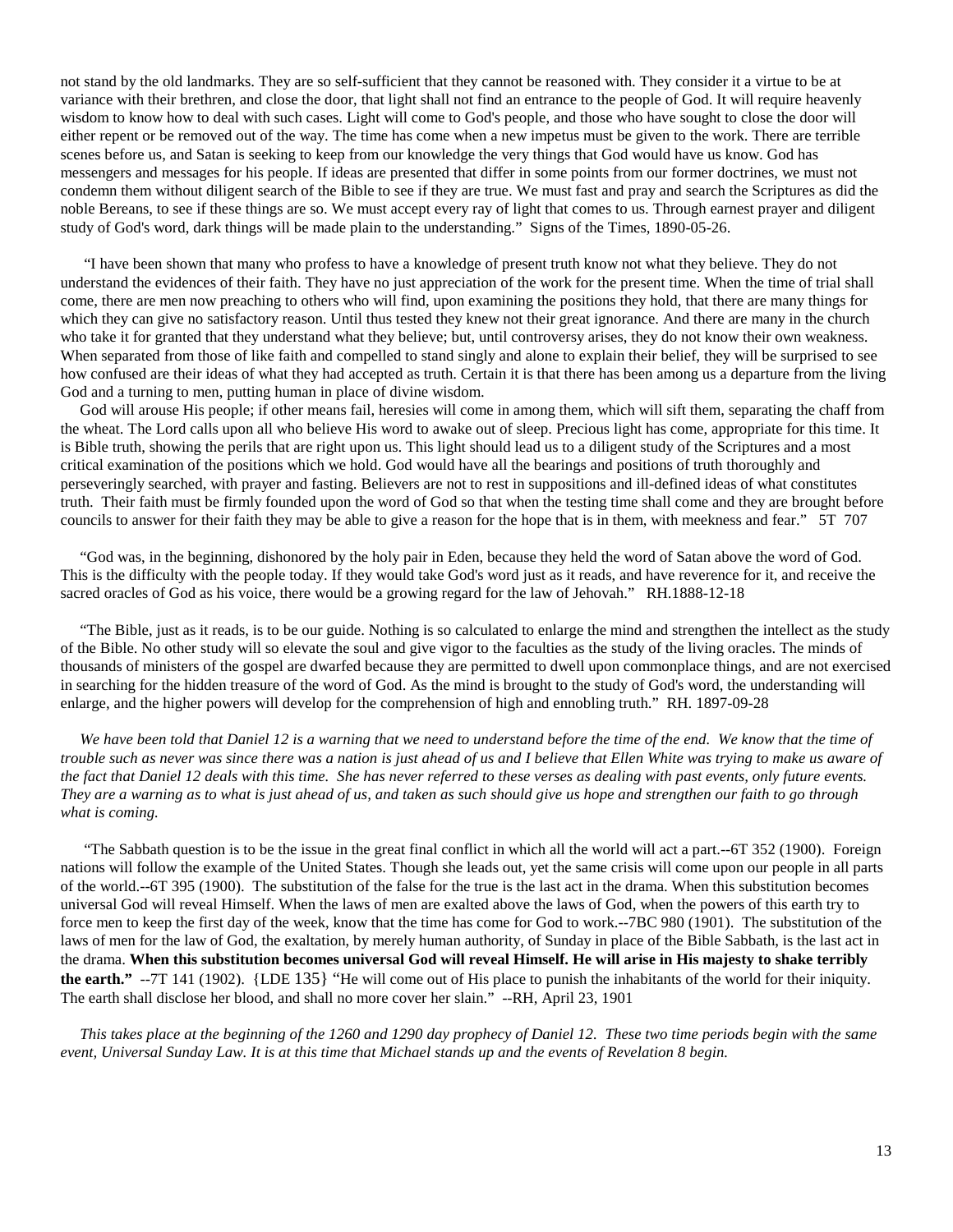**In the Scriptures are presented truths that relate especially to our own time. To the period just prior to the appearing of the Son of man, the prophecies of Scripture point, and here their warnings and threatenings pre-eminently apply. The prophetic periods of Daniel, extending to the very eve of the great consummation, throw a flood of light upon events then to transpire. The book of Revelation is also replete with warning and instruction for the last generation. The beloved John, under the inspiration of the Holy Spirit, portrays the fearful and thrilling scenes connected with the close of earth's history, and presents the duties and dangers of God's people. None need remain in ignorance, none need be unprepared for the coming of the day of God.** RH.1883-09-25

### A Short Version of the **Timelines of Daniel 12**

Daniel 12:5-13 is an Epilogue.

 "The grand climax of the prophecies of the book of Daniel is reached in Daniel 12:1-3, where it describes the great resurrection. Immediately after that, in verse 4, those prophetic outlines are brought to a conclusion. It says: "...SHUT UP THE WORDS, AND SEAL THE BOOK..." These words, "shut up the words" complete those outlines which have outlined the history of the ages. At first view the remaining verses 5-13 appear simply to be tacked on as a needless repetition. Closer investigation leads to a conclusion that this passage is an epilogue, pointing to the final confrontation of the great controversy and final deliverance of the people of God." "Epilogue." "A speech . . . spoken after the conclusion of a play." "Concluding section . . . serving to complete the plan of the work." Webster's Dictionary.

Daniel 12: Uses Literal Language. It Contains No Symbolic Time. It contains no images, beasts, etc.

 "Reliable hermeneutic principle demands that texts and time units be viewed in context. Symbolic time is computed by the Year-Day Principle when nestled in symbolic or figurative context. The Daniel 12 timelines are given without figurative symbolism, and are literal statements of three specific time periods." (p. 61 *Getting It All Together* In Daniel and Revelation Marian Berry)

 **The 1335 day timeline** of Daniel 12:12 is a waiting time. The strong indication is that those who are waiting for this time period to begin will be blessed at the end of it. If this is so, this time period cannot be years but literal days. They are waiting from the time of the first National Sunday Law in the USA until God delivers his people from the wicked and blesses them, Matthew 25:34. It begins and ends with "Voices." It begins with the "voice of a nation (USA) and ends with the "Voice of God." It begins with the "speaking" of a nation in legislative action (A National Sunday Law in the United States of America) and ends with the "speaking of God as He pronounces it is done. He then announces the day and hour of Christ's coming. It begins with a fulfillment of prophecy (Rev. 13:11) and ends with a fulfillment of prophecy (Rev. 16:17). Those who have waited for this time and come to its end, and live through it, and come to its end will be blessed. This is also when God deliverers the everlasting covenant to His people, the blessing.

 **The 1260 day timeline** of Daniel 12:7 begins and ends with "Voices". It begins with the "Voices" of ALL nations united with the voice of the "beast" power (A Universal Sunday Law) (Rev. 13:5) and ends with the "Voices" of ALL nations united with the "image to the beast." in the death decree. (Rev. 13:15).

 **The 1290 day timeline** of Daniel 12:11 also begins and ends with "Voices". It begins with the "Voices" of ALL nations united with the voice of the "beast" power (Rev. 13:15-17) and ends with the "Voices of Doom", voices announcing the doom of the wicked accompanied by thunder, lightning and a great earthquake and the giving of the cup of the wrath of God. (Rev. 16:18,19).

 See the last page of this document for a graph of the timelines of Daniel 12 as well as two time lines that tie into them found in Revelation 17 and 18.

 Let men beware lest they neglect the lesson conveyed to them in the words of Christ. He has declared that he will come the second time, to gather his faithful ones to himself, and to take vengeance on them that reject his mercy. As he warned his disciples of Jerusalem's destruction, giving them a sign of the approaching ruin that they might make their escape, so he has warned his people of the day of final destruction, and given them signs of its approach, that all who will may flee from the wrath to come. Those who behold the promised signs are to "know that it is near, even at the door." "Watch ye therefore," are his words of admonition. "If thou shalt not watch, I will come on thee as a thief." Volume 4 Spirit of Prophecy, 1884 p. 38

#### **"None need remain in ignorance, none need be unprepared for the coming of the day of God."**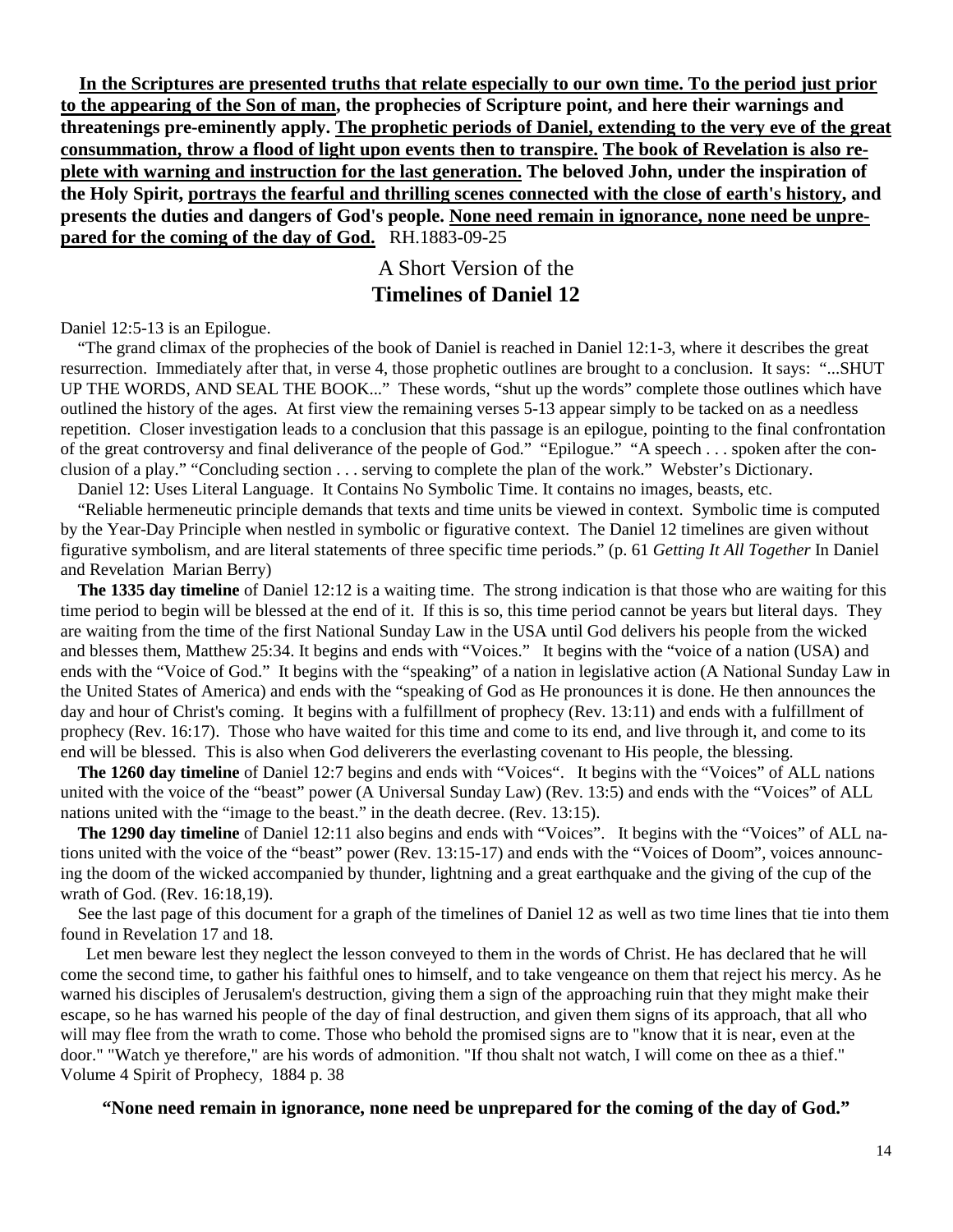Recently I became aware of some quotes that are very interesting. They may give us more information as to when the National Sunday Law may be enacted and the time of trouble may begin.

 "Christ was standing at the point of transition between two economies and their two great festivals. He, the spotless Lamb of God, was about to present Himself as a sin offering, that **He would thus bring to an end the system of types and ceremonies that for four thousand years had pointed to His death**. As He ate the Passover with His disciples, He instituted in its place the service that was to be the memorial of His great sacrifice. The national festival of the Jews was to pass away forever. The service which Christ established was to be observed by His followers in all lands and through all ages.

 The Passover was ordained as a commemoration of the deliverance of Israel from Egyptian bondage. God had directed that, year by year, as the children should ask the meaning of this ordinance, the history should be repeated. Thus the wonderful deliverance was to be kept fresh in the minds of all. The ordinance of the Lord's Supper was given to commemorate the great deliverance wrought out as the result of the death of Christ. Till He shall come the second time in power and glory, this ordinance is to be celebrated. It is the means by which His great work for us is to be kept fresh in our minds." The Desire of Ages 652.3

 "This ceremony (The ordinance of foot washing) means much to us. God would have us take the whole scene, not only the single act of outward cleansing. This lesson does not merely refer to the one act. It is to reveal the great truth that Christ is an example of what we through His grace are to be in our intercourse with each other. It shows that the entire life should be one of humble, faithful ministry. . . . The ordinance of feet washing most forcibly illustrates the necessity of true humility. While the disciples were contending for the highest place, in the promised kingdom, Christ girded Himself, and performed the office of a servant by washing the feet of those who called Him Lord. He, the pure, spotless Lamb of God, was presenting Himself as a sin-offering; and as He now ate the Passover with His disciples, **He put an end to the sacrifices which for four thousand years had been offered**. In the place of the national festival which the Jewish people had observed, He instituted a memorial service, in the ceremony of feet washing, and the sacramental supper, to be observed by His followers through all time and in every country. These should ever repeat Christ's act, that all may see that true service called for unselfish ministry "(MS 43, 1897). S.D.A. Bible Commentary Vol. 5 1139

 "And in the midst of the week he shall cause the sacrifice and the oblation to cease." In A. D. 31, three and a half years after his baptism, our Lord was crucified. With the great sacrifice offered upon Calvary, **ended that system of offerings which for four thousand years had pointed forward to the Lamb of God**. Type had met antitype, and all the sacrifices and oblations of the ceremonial system were there to cease. {Great Controversy 327}

 "The great plan of redemption results in fully bringing back the world into God's favor. All that was lost by sin is restored. Not only man but the earth is redeemed, to be the eternal abode of the obedient. For six thousand years Satan has struggled to maintain possession of the earth. Now God's original purpose in its creation is accomplished. "The saints of the Most High shall take the kingdom, and possess the kingdom for ever, even for ever and ever."" {The Adventist Home 539.3} also see

 "The great controversy between Christ and Satan, that has been carried forward for nearly six thousand years, is soon to close; and the wicked one redoubles his efforts to defeat the work of Christ in man's behalf, and to fasten souls in his snares. To hold the people in darkness and impenitence till the Saviour's mediation is ended, and there is no longer a sacrifice for sin, is the object which he seeks to accomplish." {Great Controversy 518}

Jesus began His ministry in the spring of AD 27 and was crucified 3 1/2 years later in the fall of AD 31. Ellen G White insinuates that the first four thousand years of sin terminated with Christ's death in the fall of AD 31. Since God is very much into numbers and symbols I believe that this could very well be fact. If this is the case then the three and a half years of persecution which begins with a National Sunday Law could take place and begin in the spring of 2027 two thousand years after Jesus was baptized and began His ministry. The announcement of the day and the hour of Christ's second coming and the blessing pronounced on the righteous which comes at the end of the 1335 day prophesy of Daniel 12 would happen in the fall of 2031.

In fact the National Sunday could very well be enforced in April 2027.

I am not saying that this is the way things will happen but at the same time is would not surprise me if they did.

"The Lord showed me that the message must go, and that it must not be hung on time; for time will never be a test again. I saw that some were getting a false excitement, arising from preaching time, that the third angel's message can stand on its own foundation, and that it needs not time to strengthen it, and that it will go with mighty power, and do its work, and will be cut short in righteousness." The Review and Herald, March 22, 1892

The information found in Daniel 12 is not to be preached about by anyone. It is only for the wise to understand, God's Elect. It is to be discovered by study and the leading of the Holy Spirit in ones life.

If someone reads this and doesn't understand it they need to first study to find out who the wise/God's elect people are and what they must do to become a part of them. Only then will it make sense to them and be useful to them.

See "Thought" entitled "God's Elect" found at: http://www.thoughtsonchristianliving.org/